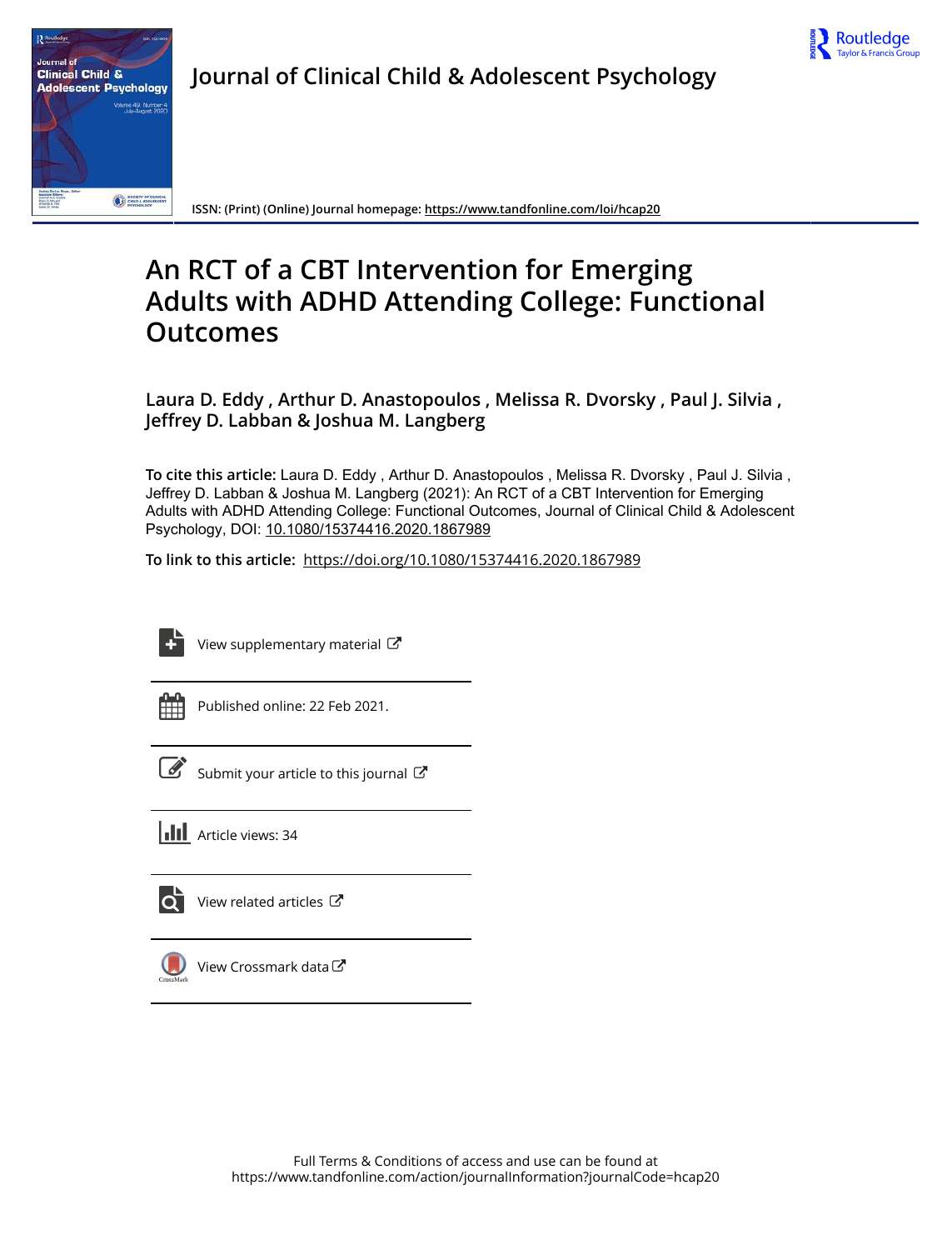# **An RCT of a CBT Intervention for Emerging Adults with ADHD Attending College: Functional Outcomes**

Laura D. Edd[y](http://orcid.org/0000-0001-5059-8344) <m[a](http://orcid.org/0000-0003-4597-328X)rk>D</mark>ª, Arthur D. Anastopoulos D<sup>[b](#page-1-0)</sup>, Melissa R. Dvorsky D<sup>[c](#page-1-0)</sup>, Paul J. Silvia D<sup>[d](#page-1-1)</sup>, Jeffrey D. Labba[n](http://orcid.org/0000-0002-3138-6925) D<sup>[e](#page-1-1)</sup>, and Joshua M. Langberg<sup>n[f](#page-1-2)</sup>

<span id="page-1-2"></span><span id="page-1-1"></span><span id="page-1-0"></span>ªDepartment of Psychology, The Citadel; <sup>b</sup>Department of Human Development and Family Studies, UNC Greensboro; <sup>c</sup>Center for Translational Research, Children's National Medical Center; <sup>d</sup>Department of Psychology, UNC Greensboro; <sup>e</sup>Health and Human Sciences Office of Research, UNC Greensboro; f Department of Psychology, Virginia Commonwealth University

#### **ABSTRACT**

**Objective**: The current study reports functional outcomes from a multi-site randomized trial of a cognitive-behavioral treatment program for college students diagnosed with ADHD. **Methods**: A sample of emerging adults (*N* = 250; ages 18 to 30) currently attending college were

comprehensively evaluated and diagnosed with ADHD (*M age* = 19.7; 66% female, 6.8% Latino, 66.3% Caucasian). Participants were randomized to either a two-semester intervention (Accessing Campus Connections and Empowering Student Success (ACCESS)) or a delayed treatment condition. Participants were assessed with measures of academic, daily life, and relationship functioning prior to treatment, at the end of the first semester, and after the second semester of treatment. **Results**: Multi-group latent growth curve models revealed moderate effect size improvements on self-report measures of study skills and strategies, as well as on self-report measures of time management, daily functioning, and overall well-being for participants in ACCESS. Importantly, treatment effects were maintained or increased in some cases from the end of the first semester to the end of the second semester. Improvements in self-reported interpersonal functioning were not significantly different across condition and neither condition demonstrated significant change over time in educational record outcomes (GPA and number of credits earned).

**Conclusions**: ACCESS appears to promote improvements in self-reported general well-being and functioning, time management, and study skills and strategies. However, improvements in interpersonal relationships and objective academic outcomes such as GPA were not observed. Clinical implications and future directions for treating ADHD on university and college campuses are discussed.

<span id="page-1-3"></span>Attention-deficit/hyperactivity disorder (ADHD) is a neurobiological disorder, which first presents in childhood and is characterized by symptoms of inattention and/or hyperactivity/impulsivity (American Psychiatric Association, [2013](#page-12-0)). Common behaviors reflecting inattention and hyperactivity/impulsivity include forgetfulness, trouble sustaining attention, and difficulties with organization as well as fidgeting, talking excessively, and interrupting others. Although once believed to be a childhood-limited disorder, it is now clear symptoms and impairment persist into adulthood in the majority of cases (Biederman et al., [2010](#page-12-1)).

<span id="page-1-7"></span><span id="page-1-6"></span><span id="page-1-4"></span>Prevalence estimates suggest 5 to 8% of young adults attending college report a diagnosis of ADHD (Kwak et al., [2015](#page-13-0); Wolf et al., [2009](#page-14-0)). Due to the context and demands of a university setting, this group is at risk for numerous impairments. Young adults attending college must manage course schedules, attend classes on time, and keep track of multiple deadlines and assignments without parental

support. Simultaneously, they are navigating responsibilities outside of school, including independently managing daily life tasks (e.g., managing a budget, daily chores) and forming and maintaining interpersonal relationships. These tasks are particularly challenging for young adults with ADHD who commonly experience difficulties with executive function and self-regulation, which interfere with the capacity to plan, organize, monitor, and adjust their behavior compared to their peers without ADHD (Dvorsky & Langberg, [2019\)](#page-12-2). As a result of these challenges, young adults with ADHD attending college report difficulties in a number of domains, including academics, daily life behaviors, and interpersonal relationships.

#### <span id="page-1-5"></span>*Academic Functioning*

Effective independent management of academic work requires substantial planning (e.g., planning to complete

**CONTACT** Joshua M. Langberg  $\odot$  jlangberg@vcu.edu  $\odot$  Virginia Commonwealth University (VCU), Richmond, Virginia 23284.

Additional information about ACCESS can be found at <https://accessproject.uncg.edu>.

Supplemental data for this article can be accessed online at <http://dx.doi.org/10.1080/15374416.2020.1867989.>

<sup>© 2021</sup> Society of Clinical Child & Adolescent Psychology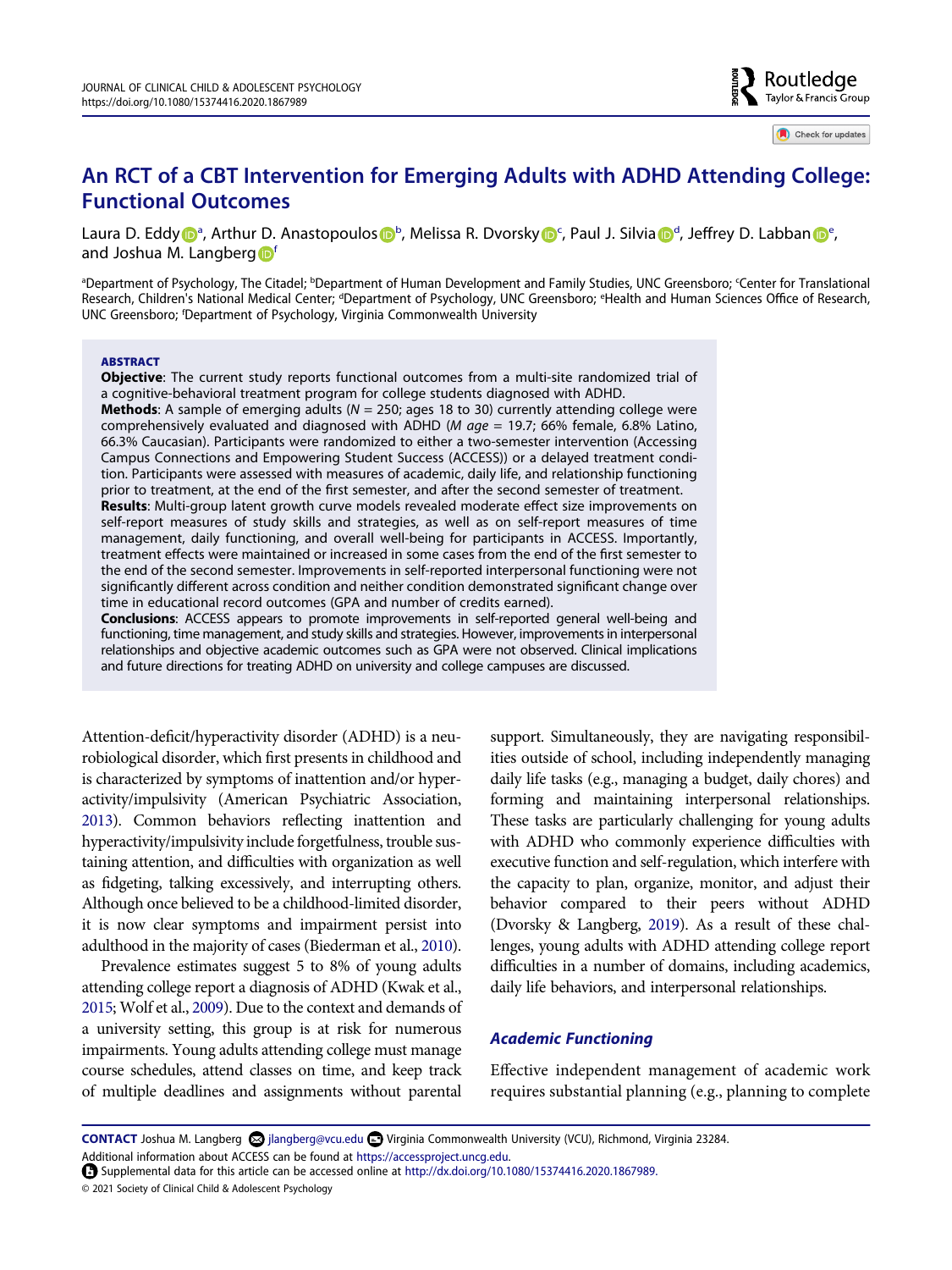<span id="page-2-18"></span>work in time to meet deadlines), organization (e.g., prioritizing assignments according to deadlines/importance), and self-monitoring (e.g., maintaining attention while reading and studying). College students with a diagnosis of ADHD are significantly more likely than peers to experience academic challenges, such as trouble finishing timed tests, rereading material multiple times before comprehending, and taking longer to complete assignments than peers (Lewandowski et al., [2008\)](#page-13-1). Additionally, young adults with ADHD attending college may lack or insufficiently use academic skills, such as effective notetaking, test-taking strategies, and identifying main ideas when reading (Reaser et al., [2007\)](#page-13-2). This is concerning, because evidence indicates study skills mediate the relationship between ADHD status and GPA among first-year college students (Gormley et al., [2016](#page-12-3)). Indeed, college students with ADHD often have lower GPAs (DuPaul et al., [2018](#page-12-4)) and attempt and earn fewer credits per semester (DuPaul et al., [2018](#page-12-4)) in comparison to their non-ADHD peers.

#### <span id="page-2-23"></span><span id="page-2-10"></span><span id="page-2-4"></span>*Daily Life Performance*

<span id="page-2-21"></span><span id="page-2-11"></span>In addition to struggles with academic performance, young adults with ADHD attending college report a lower quality of life than their peers (Pinho et al., [2019\)](#page-13-3). This may be partially explained by struggles with daily life behaviors (e.g., financial management, health-related behaviors). For example, higher levels of ADHD symptoms are significantly associated with problematic financial behavior (e.g., compulsive spending) among college students (Graziano et al., [2015](#page-12-5)). Further, college students diagnosed with ADHD are more likely to report risky sexual health behaviors (Huggins et al., [2015](#page-13-4)). In addition, this population is more likely than peers to meet criteria for comorbid depression or anxiety disorders (Anastopoulos et al., [2018a\)](#page-12-6), and engage in dangerous or problematic patterns of substance use (Rooney et al., [2012](#page-13-5)), all of which can contribute to difficulties fulfilling daily life responsibilities.

# <span id="page-2-24"></span><span id="page-2-14"></span><span id="page-2-1"></span>*Interpersonal Relationships*

<span id="page-2-19"></span><span id="page-2-3"></span>Young adults with ADHD attending college may also experience more difficulties with the management of interpersonal relationships relative to their peers. For instance, ADHD symptoms are associated with challenges handling interpersonal conflict (McKee, [2017](#page-13-6)) and with poor social skills and relationship quality in comparison to peers (Bruner et al., [2015\)](#page-12-7). Of even greater concern, higher levels of ADHD symptoms are associated with risk for both perpetrating interpersonal <span id="page-2-27"></span><span id="page-2-7"></span>violence and experiencing interpersonal violence among college students (Wymbs et al., [2017\)](#page-14-1). These struggles with interpersonal relationships may be attributed to both core symptoms of ADHD (e.g., impulsivity), in addition to higher rates of substance use (Egan et al., [2017](#page-12-8)) and emotion regulation deficits, which are both associated with interpersonal problems in young adults (Langberg et al., [2015;](#page-13-7) Surman et al., [2013](#page-13-8)).

# <span id="page-2-17"></span>*Treatment of ADHD in Young Adults Attending College*

<span id="page-2-5"></span><span id="page-2-2"></span>Potential treatments to address ADHD in a college setting include medication, psychosocial approaches, and academic accommodations (e.g., extended time on tests, testing in a distraction-reduced environment). Pharmacological medication to treat ADHD is considered an evidence-based treatment based on a large body of clinical trials conducted primarily in child populations (Barkley, [2015](#page-12-9)). Evidence suggests medication is also beneficial for treating ADHD in adults (Prince et al., [2015](#page-13-9)) and college students (DuPaul et al., [2012\)](#page-12-10). However, many adolescents and adults with ADHD experience significant ongoing impairment, even when taking ADHD medication (Advokat et al., [2011\)](#page-12-11) and others choose to forego medication due to side effects or cost (Prince et al., [2015\)](#page-13-9). In addition, although academic accommodations are commonly offered by university support services, there is limited evidence of their efficacy (e.g., Miller et al., [2015\)](#page-13-10). Accordingly, the development of effective psychosocial interventions to treat college students with ADHD is imperative.

<span id="page-2-26"></span><span id="page-2-25"></span><span id="page-2-22"></span><span id="page-2-20"></span><span id="page-2-16"></span><span id="page-2-15"></span><span id="page-2-13"></span><span id="page-2-12"></span><span id="page-2-9"></span><span id="page-2-8"></span><span id="page-2-6"></span><span id="page-2-0"></span>A small but growing number of studies provide data on the use of psychosocial interventions to treat ADHD in college students (see He & Antshel, [2017](#page-12-12) for a review). One line of research has investigated a coaching approach, utilizing goal setting, organization, and time management (*N* = 160, Field et al., [2013](#page-12-13); *N* = 148; Prevatt & Yelland, [2015](#page-13-11)). Other research groups have tested cognitivebehavioral therapy ( $N = 4$ , Eddy et al., [2015](#page-12-14);  $N = 58$ ; Van der Oord et al., [2020](#page-14-2)), dialectical behavior therapy (DBT,  $N = 33$ , Fleming et al., [2015\)](#page-12-15), mindfulness-based cognitive therapy ( $N = 54$ ; Gu et al., [2018\)](#page-12-16), self-monitoring ( $N = 41$ , Scheithauer & Kelley, [2017](#page-13-12)), and organization, time management, and planning (OTMP) skills training (*N* = 17 LaCount et al.,  $2015$ ;  $N = 37$ , [2018](#page-13-14)). In addition to the encouraging results with college student samples reported above, there is strong evidence for the use of cognitivebehavioral treatment to address symptoms and impairment associated with ADHD in the general adult population (Knouse et al., [2017;](#page-13-15) Safren et al., [2005,](#page-13-16) [2010](#page-13-17)).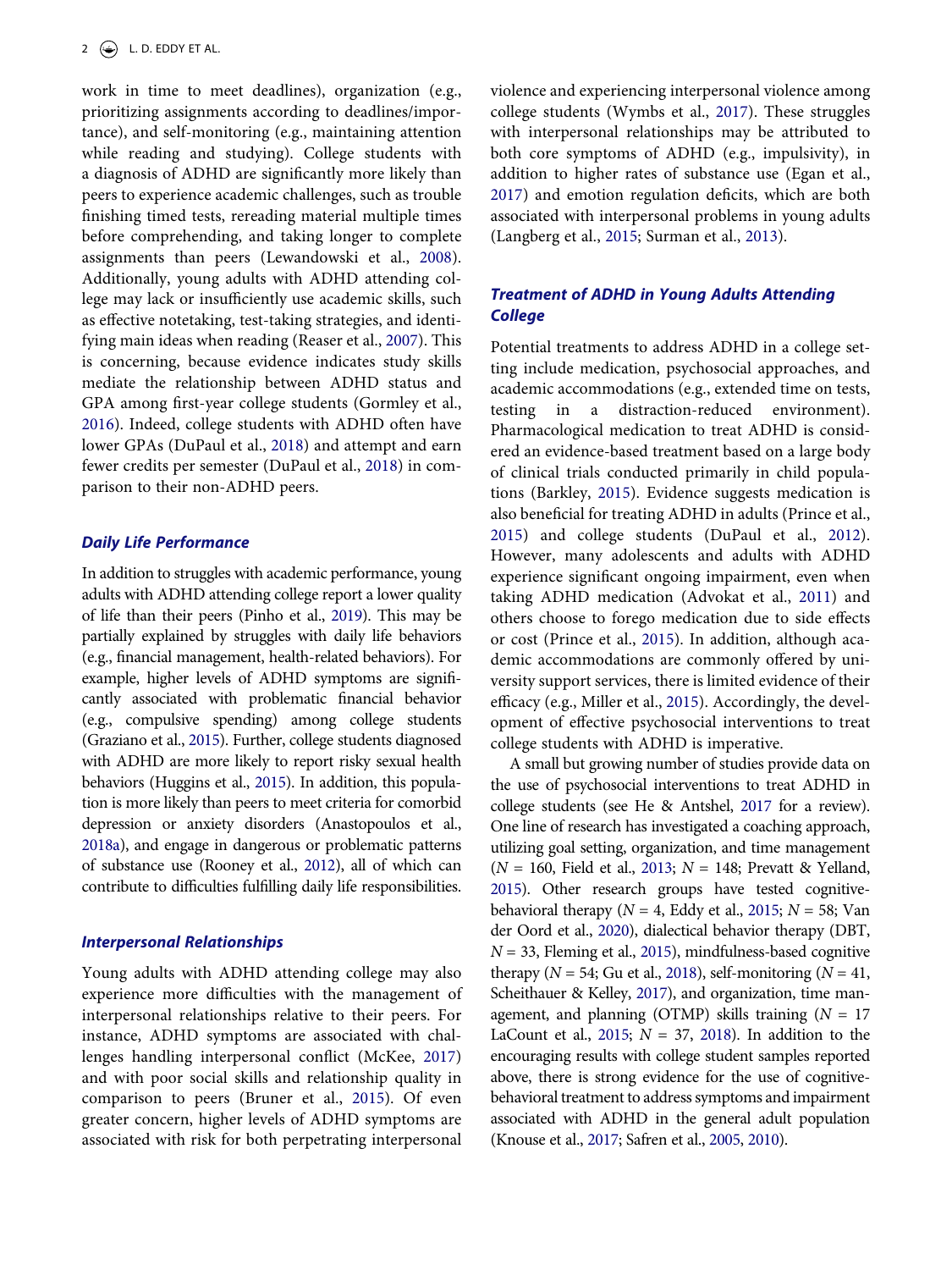Taken together, results of these studies suggest psychosocial treatments may be beneficial in reducing selfreported symptoms of inattention and self-reported OTMP deficits among young adults with ADHD attending college. However, there are significant limitations to the current literature using college student samples. First, only two studies have enrolled large samples, and one of those studies ( $N = 148$ ; Prevatt & Yelland, [2015\)](#page-13-11) did not include a control group or randomization to treatment condition, limiting the ability to draw conclusions about treatment efficacy. The remaining larger study  $(N = 160,$ Field et al., [2013\)](#page-12-13) did not implement a structured treatment protocol or conduct a comprehensive ADHD assessment. Studies that have included structured treatment protocols, randomization to condition, and a comprehensive assessment of ADHD had small sample sizes ( $N = 4$  to  $N = 58$ ), limiting generalizability of the results. Finally, the studies described above measured outcomes primarily in terms of self-reported ADHD symptoms and executive functions. Few studies have assessed the impact of treatment on functioning. In the studies which did report such outcomes, results were inconsistent. For instance, Fleming et al. [\(2015\)](#page-12-15) and Prevatt and Yelland ([2015](#page-13-11)) reported significant improvements on broad measures of quality of life (via selfreport). However, Prevatt and Yelland ([2015](#page-13-11)) reported nonsignificant change on self-reported interpersonal impairment. As noted previously, young adults with ADHD attending college can experience impairment in a multitude of areas, including academics, social relationships, and daily life. Therefore, it is important to fully assess the impact of interventions on multiple aspects of impairment.

The *Accessing Campus Connections and Empowering Student Success (ACCESS)* intervention is a cognitivebehavioral treatment program delivered over two academic semesters designed to address ADHD and associated impairments in emerging adults with ADHD attending college. During the first semester (designated the "active phase") students participate in an eight-week group focused on presenting/teaching psychoeducational knowledge about ADHD, behavioral strategies, and adaptive thinking skills. Students also receive up to 10 weekly individual "mentoring" sessions with a focus on helping students implement knowledge, strategies, and skills learned in the group sessions. Treatment in the second academic semester (designated the "maintenance" phase) includes one group session and weekly individual mentoring for four to six sessions, which provides a gradual decrease in program support.

ACCESS was developed systematically, beginning with a pilot test of the protocol, subsequent modification, and testing in an open clinical trial (see Anastopoulos & King,

<span id="page-3-0"></span>[2015](#page-12-17) for details; Anastopoulos et al., [2018b\)](#page-12-18). Participation in ACCESS was associated with significant improvements in ADHD symptoms, executive functioning, and depression and anxiety after one semester and at follow-up assessments (5 to 7 months after treatment initiation; Anastopoulos & King, [2015](#page-12-17); Anastopoulos et al., [2018b](#page-12-18)). Based on these results, a large, multisite randomized controlled trial (RCT) was conducted. Importantly, ACCESS was designed to target both key symptoms of ADHD as well as functional impairment commonly associated with ADHD (e.g., difficulties with academic performance, difficulties with daily life activities, and interpersonal relationships). Accordingly, a detailed examination of outcomes in both areas (symptoms and functional impairment) is essential to evaluating the efficacy of this treatment. The current study focuses on treatment-related change in functional impairment: specifically, academic outcomes (learning and study strategies and educational record data), daily life activities, and interpersonal functioning. The effects of ACCESS on ADHD symptoms, executive functioning deficits, and comorbid symptoms of depression and anxiety are reported in a prior manuscript (Anastopoulos et al., [2021](#page-12-19)). We expected ACCESS to be more effective than the control condition on improving learning and study strategies, GPAs, interpersonal functioning, and overall daily functioning and well-being.

# <span id="page-3-1"></span>**Method**

# *Participants*

Participants were recruited at two large, public universities in urban areas of the southeastern United States that serve large numbers of first-generation college students and students of color. See "Procedure" section below for more details on student recruitment. A total of 361 students completed informed consent procedures and were screened for eligibility. Eighty-one participants were deemed ineligible. Most did not meet full criteria for ADHD; a smaller percentage were diagnosed with an active psychiatric condition with the potential to require treatment beyond the scope of the intervention (e.g., autism spectrum disorders, bipolar disorder). Some eligible students  $(N = 30)$  randomly assigned to the immediate ACCESS group could not participate due to scheduling conflicts preventing attendance at group sessions. Thus, the final sample included 250 participants ranging in age from 18 to 30 years ( $M = 19.68$ ;  $SD = 2.15$ ). The progression of participants through the study is depicted in [Figure 1](#page-4-0). The majority of the sample identified as female  $(N = 165; 66%)$  and slightly less than half identified as first-year freshmen (i.e., 47.6% first-year students, 16.4% sophomores, 26.4% juniors, 9.6% seniors). Approximately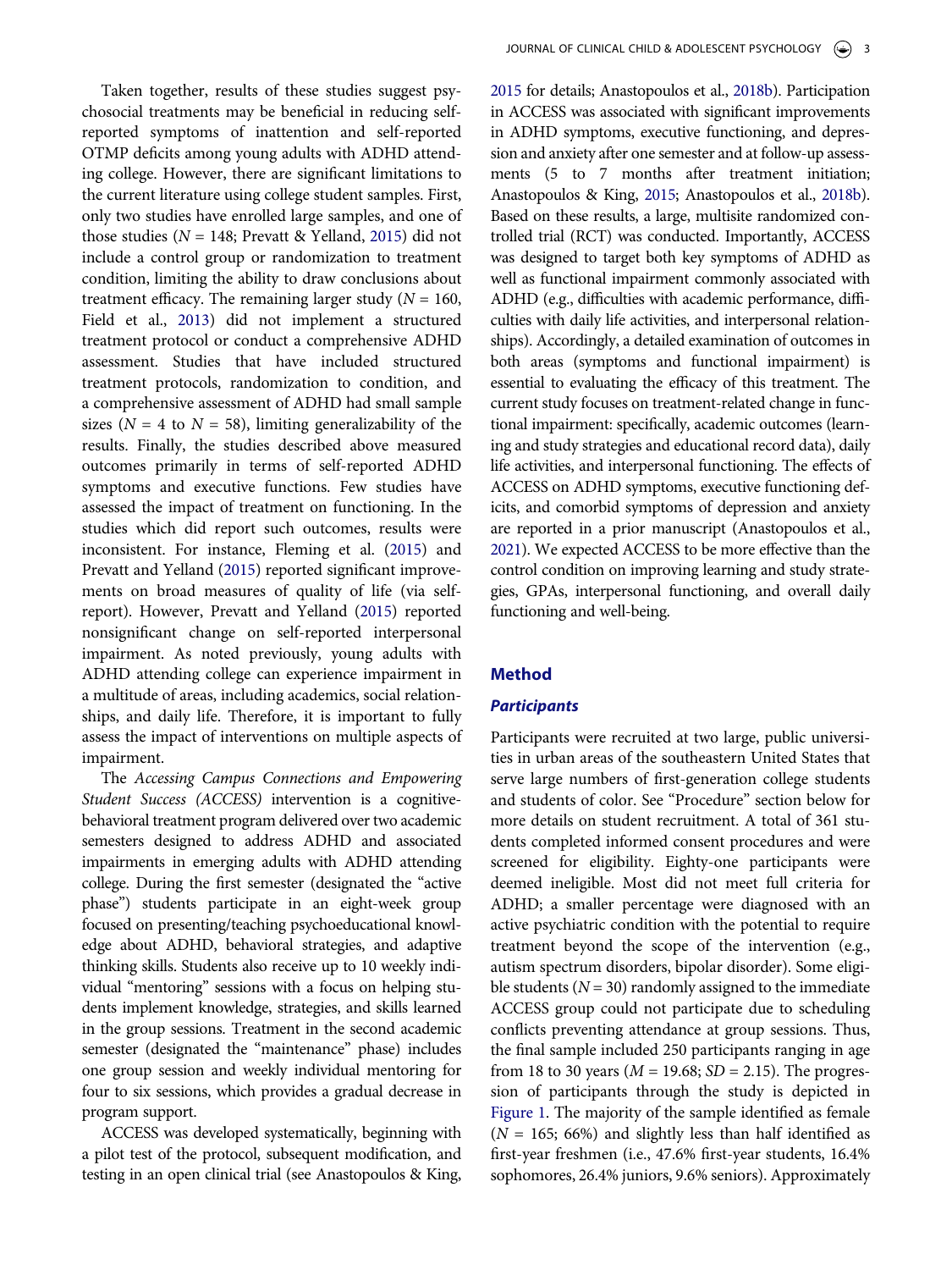6.8% of the participants identified as Hispanic/Latino; 66.3% identified as Caucasian, 14.2% as African American, 5.3% as Asian, 0.4% as Native American, 10.6% as multi-racial, and 3.3% as other.

A multi-method, multi-informant assessment was used to determine ADHD and comorbidity status. Final determination of ADHD eligibility status was made by a panel of three licensed clinical psychologists with ADHD expertise who reviewed evaluation data (described below) and other relevant background information (e.g., school history, prior ADHD diagnosis and treatment) and whose unanimous agreement was required. All participants underwent a comprehensive evaluation procedure designed to assess for a diagnosis of ADHD as defined in the *Diagnostic and Statistical Manual of Mental Disorders – Fifth Edition (DSM-5; APA, 2013).*

Participants were administered a semi-structured interview collecting information about ADHD symptoms and impairment associated with symptoms. Further, parent-report of childhood symptoms of ADHD (i.e., symptoms present prior to age 12) was collected by telephone interview. Finally, evaluation procedures included a structured interview assessing for the presence of other psychiatric conditions; further, information about onset and duration of psychiatric conditions was collected to inform differential diagnosis between ADHD and other conditions. Background information (e.g., history of ADHD diagnosis, past academic/social functioning) was also collected. Participants were diagnosed with ADHD if the panel determined they met DSM-5 criteria for ADHD as evidenced by 5 or more symptoms of inattention and/or hyperactivity/impulsivity, impairment

<span id="page-4-0"></span>

**Figure 1.** CONSORT diagram showing flow of participants through clinical trial.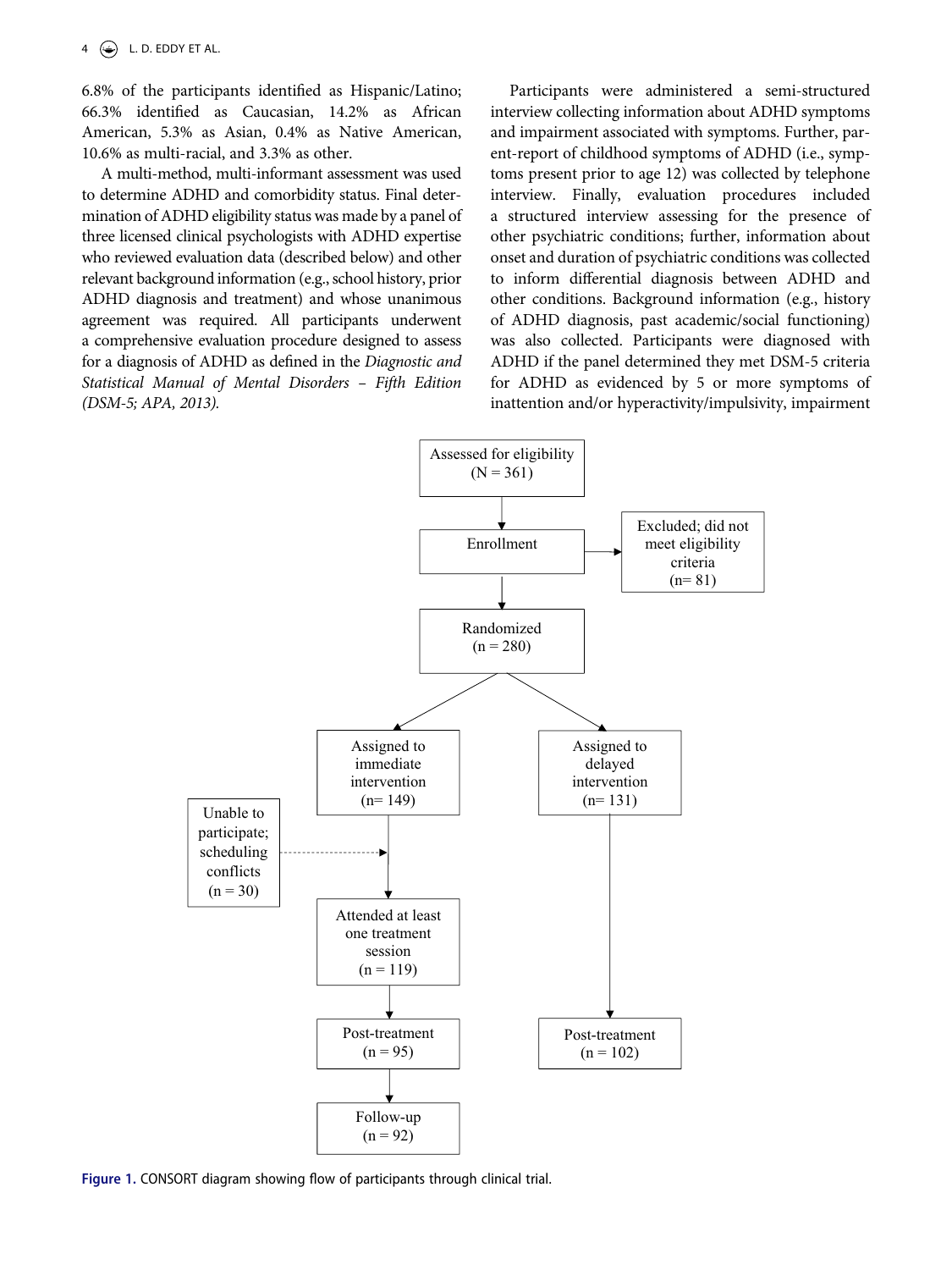associated with symptoms, the presence of developmentally inappropriate symptoms prior to age 12, and symptoms and impairment not better explained by another ongoing psychiatric condition. In the final sample (*N* = 250), 58.4% met criteria for an ADHD Combined presentation and 41.6% for ADHD Predominantly Inattentive presentation. Notably, 90.8% had either been previously diagnosed with (66.4%) or strongly suspected of having ADHD (24.4%). Furthermore, 60% of participants met DSM-5 criteria for at least one co-occurring psychiatric diagnosis (i.e., 29.6% met criteria for a depressive disorder and 31.6% met criteria for an anxiety disorder).

For clinical and ethical reasons, participants were not prohibited from other forms of treatment (e.g., use of medication to treat ADHD); treatment use was monitored throughout the study. The final sample consisted of 119 immediate ACCESS participants and 131 delayed treatment control (DTC) participants. DTC participants received ACCESS after two semesters. As shown in [Table 1](#page-5-0), the two groups were statistically equivalent at pre-treatment across numerous demographic and clinical variables.

# *Treatment Program*

<span id="page-5-1"></span>ACCESS incorporates elements of empirically supported adult CBT programs (Safren et al., [2005;](#page-13-16) Solanto, [2011\)](#page-13-18), adapted to the developmental needs of emerging adults with ADHD in college and delivered in two consecutive semesters. Treatment consists of both group and individual mentoring meetings. The first semester (active phase) includes eight weekly group sessions (90 minutes each). Concurrently, weekly individual mentoring sessions (30 minutes each) are conducted. In the second semester (maintenance phase), treatment is faded (see below).

Groups included four to six students on average. A discussion-based format was used to actively engage group members, and handouts summarizing content were provided. Guest speakers from campus support services (e.g., disability services, student health) met with groups to present information and answer questions about services. During active phase mentoring sessions, participants worked individually with an assigned mentor to support their implementation of treatment strategies and techniques. Mentors also encouraged connections with resources as needed (e.g., disability services). During the maintenance phase, a single 90-min group session was conducted, along with up to six 30-min individual mentoring sessions scheduled through the semester at times best meeting participant needs. Attendance data provides evidence for treatment acceptability: 83.2% of the immediate treatment group attended at least 6 group sessions, and 85.7% attended a majority of mentoring sessions.

The overall goal of the ACCESS program is to give college students with ADHD the knowledge and skills necessary to be successful in their daily life functioning by increasing knowledge of ADHD; improving behavioral skills addressing executive functioning deficits; and increasing adaptive thinking skills. Thus, ADHD knowledge, behavioral strategies, and adaptive thinking skills are conceptualized as clinical change mechanisms.

|                                        | <b>ACCESS</b><br>$(N = 119)$ | <b>DTC</b><br>$(N = 131)$ | Total<br>$(N = 250)$ |
|----------------------------------------|------------------------------|---------------------------|----------------------|
| Variable                               | M(SD)                        | M(SD)                     | M (SD)               |
| Age                                    | 19.74 (2.24)                 | 19.63 (2.07)              | 19.68 (2.15)         |
| <b>FSIQ</b>                            | 110.53 (10.72)               | 110.56 (12.34)            | 110.54 (11.57)       |
| <b>CAARS Total Score</b>               | 34.43 (9.25)                 | 34.73 (8.86)              | 34.59 (9.03)         |
|                                        | (%)                          | (%)                       | (%)                  |
| Female                                 | 64.7%                        | 67.2%                     | 66%                  |
| Race Caucasian                         | 66.1%                        | 66.4%                     | 66.3%                |
| Black/African American                 | 11.9%                        | 16.4%                     | 14.2%                |
| Asian                                  | 5.1%                         | 5.5%                      | 5.3%                 |
| More than one race                     | 11.9%                        | 9.4%                      | 10.6%                |
| Other/not reported                     | 5.1%                         | 2.4%                      | 3.7%                 |
| Ethnicity/Hispanic                     | 7.0%                         | 6.6%                      | 6.8%                 |
| First Year College Students            | 49.6%                        | 45.8%                     | 47.6%                |
| <b>Comorbidity Status</b>              | 62.2%                        | 58.0%                     | 60%                  |
| Predominantly Inattentive Presentation | 41.2%                        | 42.0%                     | 41.6%                |
| <b>Combined ADHD Presentation</b>      | 58.8%                        | 58.0%                     | 58.4%                |
| <b>ADHD Medications</b>                | 52.9%                        | 41.9%                     | 47.2%                |
| <b>Other Medications</b>               | 26.1%                        | 29.0%                     | 27.6%                |

<span id="page-5-0"></span>**Table 1.** Pretreatment demographic and selected clinical characteristics by group.

DTC = Delayed Treatment Condition; no statistically significant group differences detected using  $\chi^2$  for categorical variables and *t*-tests for dimensional variables; CAARS Total Score = overall ADHD symptom severity; Comorbidity Status = presence of other DSM-5 mental health disorders co-occurring with ADHD; CAARS Total Score is reported in raw score form. ADHD Medication Status = reported use of medication to treat ADHD; Other Medication Status = reported use of a medication to treat other medical/mental health conditions.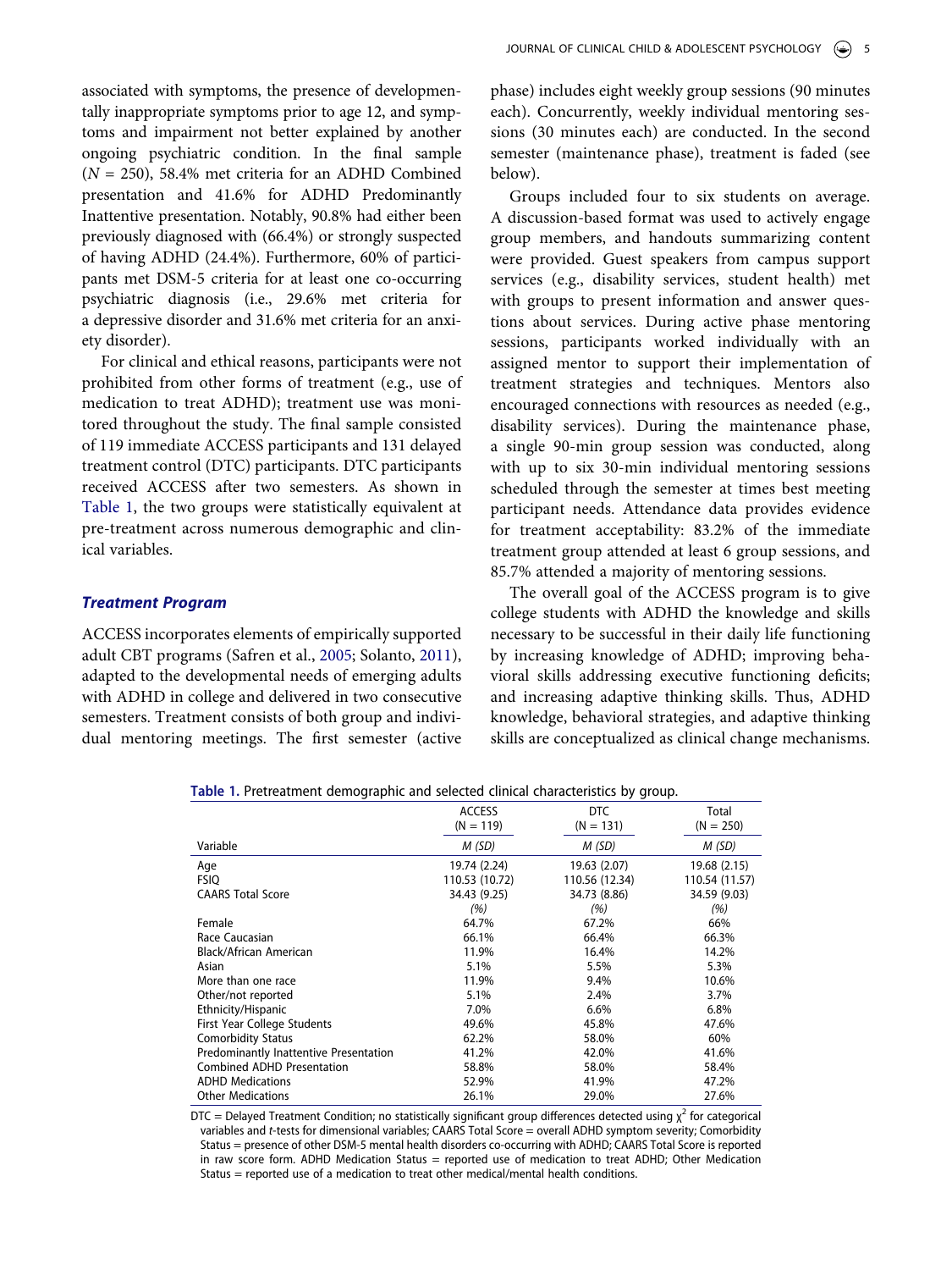#### *Diagnostic Measures*

<span id="page-6-7"></span>Consistent with best-practice recommendations (Ramsay, [2015](#page-13-19)), a multi-method, multi-informant comprehensive assessment was used to determine ADHD diagnostic status.

#### *Semi-Structured Interview for Adult ADHD*

The Semi-Structured Interview for Adult ADHD was developed for this study to allow a more thorough assessment of ADHD-specific impairment. For each ADHD symptom (18 total) respondents rate frequency of occurrence and degree of associated impairment. Additional questions assess other DSM-5 criteria (impairment, duration, age of onset). Analyses from the current study indicate this interview possesses adequate internal consistency (from .84 to .90) and is highly correlated with Conners Adult ADHD Rating Scale (Conners et al., [2006](#page-12-20)) symptom dimensions (from .78 to .84). Information obtained from this interview was used in combination with other assessment data to determine ADHD diagnostic status.

#### <span id="page-6-1"></span>*ADHD Rating Scale-5*

<span id="page-6-2"></span>The ADHD Rating Scale-5 (ARS-5; DuPaul et al., [2016](#page-12-21)) is a widely-used 18-item questionnaire assessing current symptoms of ADHD with strong psychometric properties. The self-report and parent-report versions of the ARS-5 were modified to include a rating for symptoms in childhood. These self-report and parent ratings were used to provide an estimation of the onset and persistence of ADHD across the life span.

# *Structured Clinical Interview for DSM-5: Research Version*

<span id="page-6-3"></span>The Structured Clinical Interview for DSM-5: Research Version (SCID-5-RV; First et al., [2015\)](#page-12-22) is a semistructured interview designed to assess a range of DSM-5 psychiatric disorders in a research context. Screeners for the mood, anxiety, trauma, and substance use modules were initially conducted, and complete modules were administered if indicated by screening responses. Information from this measure was used to determine the presence of ADHD exclusionary conditions and/or comorbidity status.

#### *Outcome Measures*

# *Learning and Study Strategies Inventory – Second Edition*

The Learning and Study Strategies Inventory *–* Second Edition<sup>1</sup> (LASSI-2; Weinstein et al., [2002](#page-14-3)) is a self-report measure designed to assess the academic skills and strategies of college students, in addition to attitudes and beliefs associated with academic success. The LASSI-2 was developed and normed using a large, nationally representative college student population. It includes 80 items rated on a 5-point Likert-style scale to indicate the frequency of each behavior. The present study included the Motivation ( $\alpha$  = .79), Time Management ( $\alpha$  = .75), Test Strategies ( $\alpha$  = .73), and Study Aids ( $\alpha = .70$ ) scales. Higher scores on Study Aids, Test Strategies, and Time Management indicate more frequent use of these skills. Higher scores on the Motivation scales indicate more willingness to exert effort to complete academic goals (Weinstein et al., [2002](#page-14-3)). Evidence for adequate levels of reliability has been reported for these scales (α's ranging from .62 to .85; Cano, [2006](#page-12-23); Weinstein et al., [2002](#page-14-3)). Independent studies have reported scores on the LASSI-2 are significantly and positively correlated with academic performance (i.e., grades, GPA, standardized test scores; Marrs et al., [2009](#page-13-20)).

# <span id="page-6-6"></span><span id="page-6-0"></span>*Educational Record Data*

Educational record data were obtained from the university registrar office at each site. Specifically, these data included participants' semester grade point averages (GPA) ranging from 0.0 to 4.0 and the number of credits attempted per semester.

#### *ADHD Impact Module-Adult*

<span id="page-6-4"></span>The ADHD Impact Module-Adult (AIM-A; HealthAct CHQ Inc, [2007\)](#page-13-21) is a self-report measure designed to assess the effects of ADHD symptoms and associated impairments on a number of life domains. Scales include Living with ADHD, General Well-Being, Performance and Daily Functioning, Relationships and Communication, Bothersomeness and Concern, and Daily Interference.

<span id="page-6-5"></span>Scores range from 0 to 100 with higher scores representing higher functioning. The AIM-A has demonstrated good internal consistency  $(a's > .80)$  and concurrent and discriminant validity (Landgraf, [2007\)](#page-13-22). The Performance and Daily Functioning ( $\alpha$  = .84), Relationships and Communication ( $\alpha$  = .78), and General Well-Being ( $\alpha = .88$ ) scales were utilized in this study. The Performance and Daily Functioning scale (11 items) measures self-perceptions of performance in managing daily responsibilities and engaging in general problem-solving and decision making. Participants rate their adeptness at "handling everyday hassles," and "ability to adapt to disruptions or unexpected changes in routine." For the General Well-Being scale (10 items), respondents are asked to rate frequency of positive mood states, such as "accepting of yourself" and "able to cope." The Relationships and Communication Scale (eight items) measures selfperceived interpersonal skill. Respondents rate their ability to engage in behaviors such as "reading others'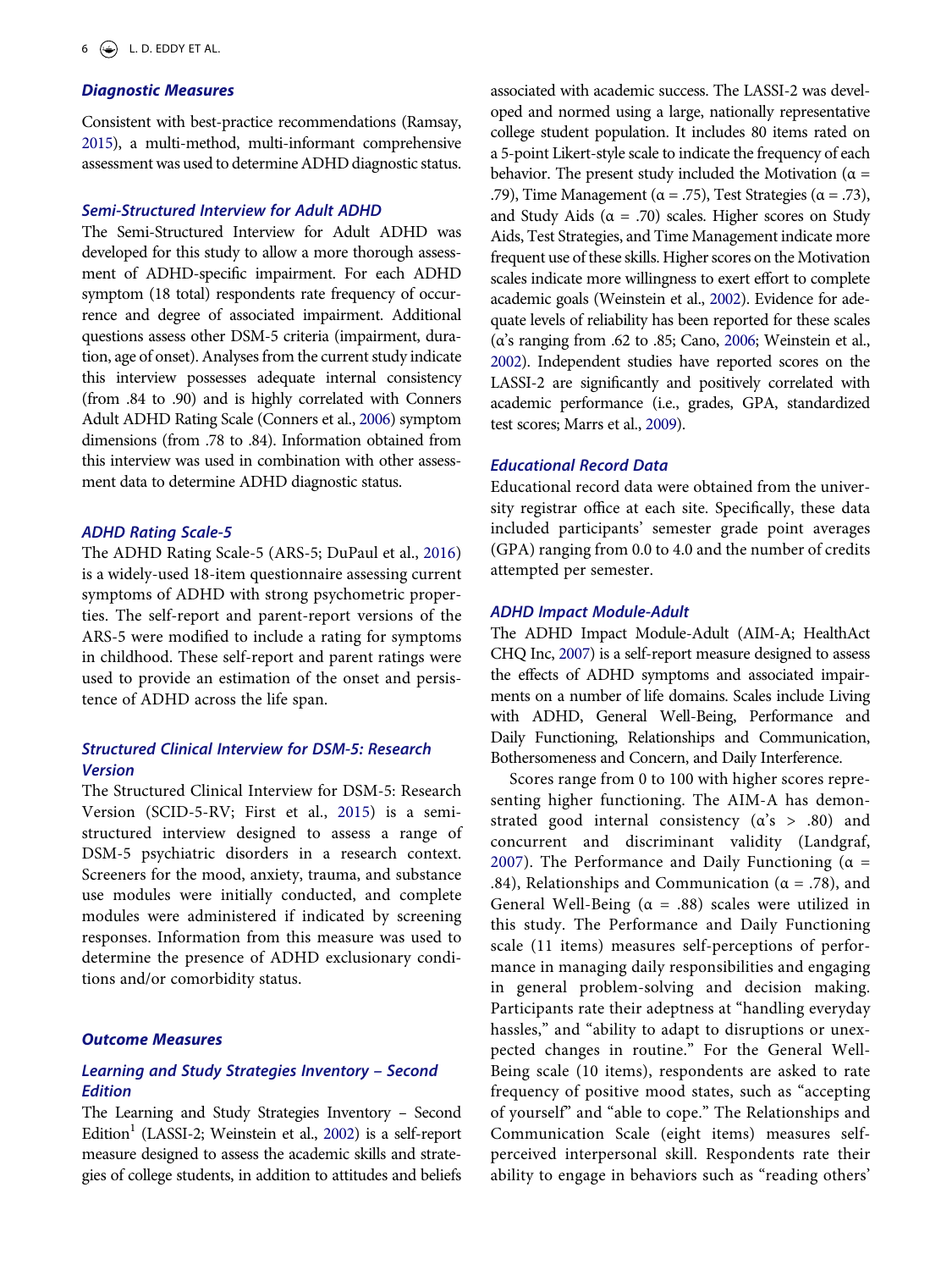emotions and non-verbal cues" and "resolving interpersonal conflicts."

## *Procedure*

Students were recruited from multiple sources, including various campus support units (e.g., disability services, student health services), first-year summer orientation sessions, and campus fliers. E-Mail advertisements announcing the study were sent to students currently registered with disability services at each respective campus. At orientation sessions, information was posted in a visible location and research staff were available to answer questions. Students who expressed interest were encouraged to contact study personnel; their name and phone number were also collected to facilitate contact. Interested students were screened by study staff, who read symptom descriptions from the ADHD Rating Scale-5 aloud via the phone. Students who endorsed 4 or more symptoms of either inattention and/or hyperactivity/impulsivity were scheduled for a longer, more comprehensive evaluation. At this evaluation, information pertinent to determining eligibility was collected as well as pretreatment outcome data.

Participants meeting eligibility criteria were randomly assigned to receive ACCESS immediately or after a one-year delay (i.e., DTC group). Random assignment was stratified by medication status to ensure equivalent numbers of participants taking ADHD medication in each group. Recruitment was ongoing, and ACCESS was delivered to five successive cohorts of participants across consecutive semesters from the fall of 2015 through the spring of 2018. Treatment outcome data were collected from both groups prior to beginning treatment, after the first semester of treatment, and in the final weeks of the second semester.

Graduate student research assistants and one licensed master's level professional counselor served as group leaders and mentors. All received extensive training (e.g., assigned readings, group discussions, observations, and role playing) to prepare them to implement the treatment protocol with fidelity. To promote treatment fidelity throughout the study, weekly supervision was provided by licensed doctoral-level clinical psychologists experienced in the treatment protocol; in addition, a detailed treatment manual was provided to group leaders and mentors. Treatment sessions were recorded, and 20% were randomly selected and reviewed for fidelity by supervisors. Supervisors used a treatment fidelity checklist listing relevant session content in their review and marked each content item as "addressed" or "not addressed." These ratings were used to calculate an adherence percentage for each session (items addressed per total number of content items). Overall adherence was excellent, as indicated by fidelity ratings of 96.4% and 95.6% for reviewed group and mentoring sessions, respectively.

Multiple steps were taken to encourage attendance and continued participation. First, participants received multiple reminders about group and mentoring sessions via e-mail and text message, which were sent the day of sessions and 1 hour prior to sessions. Second, participants were allowed to reschedule individual mentoring sessions, and to participate in group "makeup" sessions after missing a group session. Third, participants were compensated for completing outcome measures; compensation was slightly higher for post-maintenance measure completion to encourage continued participation. Rates of attrition at post-maintenance did not differ significantly across condition (20.2% and 22.1% for immediate treatment and control conditions, respectively). A comparison of those who did and did not complete treatment revealed non-significant differences on pretreatment demographics and clinical characteristics (e.g., symptoms of ADHD, executive functioning, depression, or anxiety).

All study procedures were approved annually by each university's Institutional Review Board. In addition to receiving monetary compensation for completing screening (\$70) and outcome measures (\$25 to 50 USD), participants were given a written evaluation summary, which could be used as required documentation for campus support services (e.g., disability accommodations, medication).

#### *Analytic Plan*

To evaluate change over time, we estimated multiplegroups latent growth curve models. These models estimate change over time separately for each group (immediate ACCESS versus delayed treatment condition). As in our prior work (Anastopoulos et al., [2021](#page-12-19)), latent intercept and slope factors were specified using the observed scores for the pre-active treatment, post-active treatment, and post-maintenance time points as indicators. For the intercept, the three indicators' loadings were fixed to 1 (i.e., 1/1/1). For the slope, the first indicator (pre-active) was fixed to zero, the second indicator (postactive) was freely estimated, and the final indicator (postmaintenance) was fixed to 1 (i.e.,  $0$ /\*/1). In this specification the model intercept value reflects initial status at preactive treatment and the model slope value reflects *total change* from pre-active treatment (Time 1, coded 0) to the post-maintenance (Time 3, coded 1) time point. The intercept and slope were allowed to covary. The models were estimated in Mplus 8.1 using maximum likelihood estimation with robust standard errors.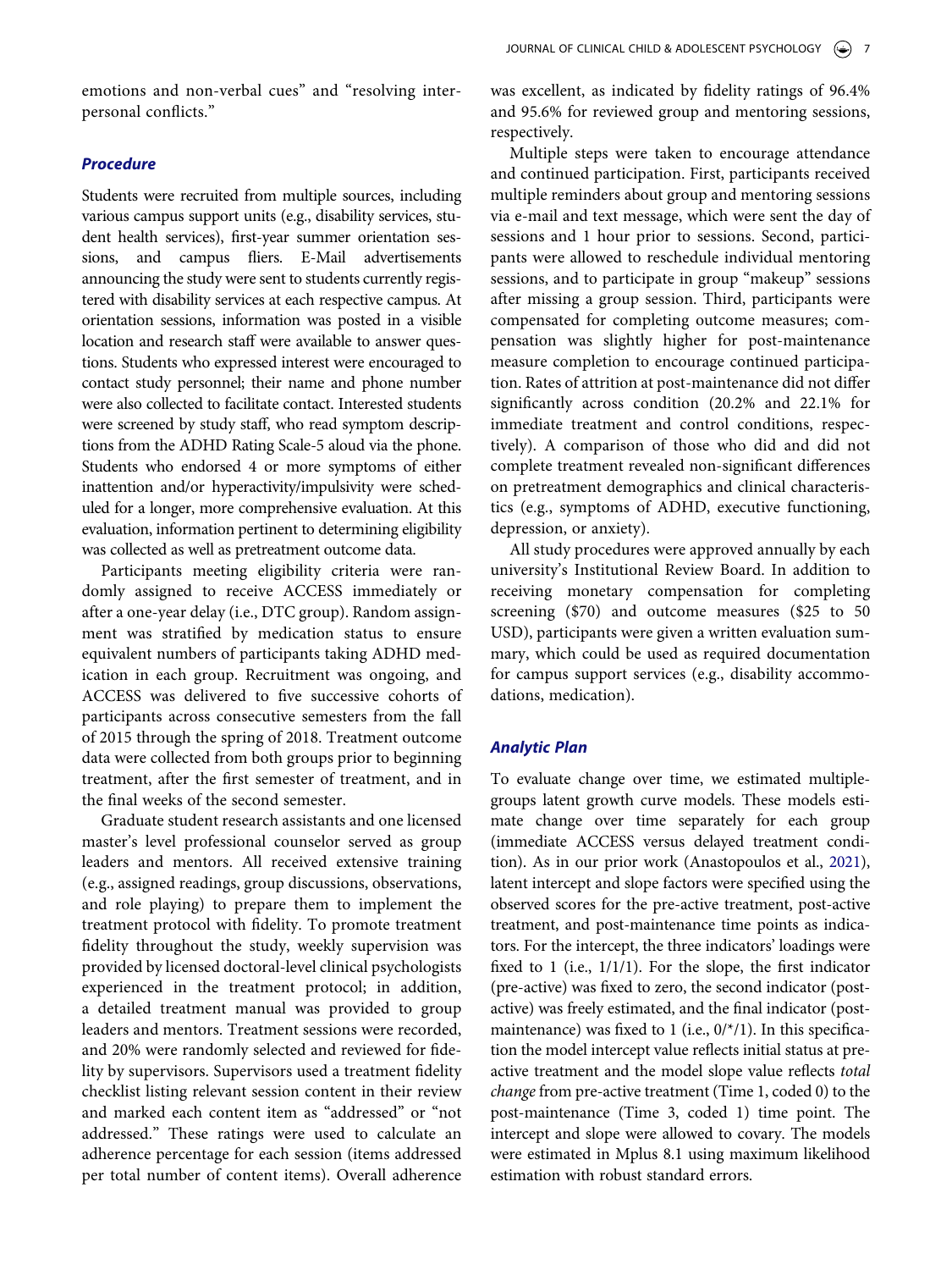<span id="page-8-3"></span>Differential change over time was evaluated via a multiple-groups framework. By specifying the immediate ACCESS and DTC conditions as groups and constraining their slopes to be equal, Wald tests can evaluate if slopes significantly differed between treatment conditions. A significant Wald test indicates a rejection of the null hypothesis of equal slopes in the two group conditions. Within each group, the residual variances of the intercept and slope, as well as their residual covariance, were freely estimated. The three indicators' residual variances were constrained to be equal within each group to model homoscedasticity (Preacher et al., [2008\)](#page-13-23). The residual variances of the slopes tended to be small and were fixed to 0 in a couple cases (i.e., for LASSI-2 Test Strategies and AIM-A relationships) to facilitate model convergence. Consistent with random assignment to condition, there were no significant effects of treatment condition on the intercepts (i.e., Time 1 scores), so those are omitted. Further, analyses indicated nonsignificant differences between groups in terms of demographic variables<sup>2</sup> such as age, gender, race, and year in school (consistent with random assignment to condition). Similarly, initial growth analyses indicated that site had a nonsignificant effect on growth trajectories, accordingly, this variable was not included in the final model for the sake of parsimony. Finally, reliable change indices were calculated to assess magnitude of rates of response to treatment, using the approach and guidelines outlined by Jacobson and Truax ([1992](#page-13-24)). RCIs greater than 1.96 are considered to represent evidence of statistically significant improvement (Jacobson & Truax, [1992](#page-13-24)), while positive RCIs < 1.96 reflect improvement not of a magnitude to be considered significant. A third category was generated to reflect deterioration over time (RCIs < 0).

# <span id="page-8-2"></span>**Results**

Model fit and chi-square comparisons from the multiple-groups latent growth curve models are displayed in [Table 2](#page-8-0) and unstandardized effects are reported below. Effect sizes for the difference in slopes are expressed as Cohen's *d* representing the effect of the treatment condition (immediate ACCESS vs. delayed) on change. Values of .20 are considered small but likely meaningful, .50 is considered a medium effect, and .80 large (Cohen, [1988\)](#page-12-24). Group means on treatment outcomes are presented in [Table 3.](#page-9-0)

#### <span id="page-8-1"></span>*Academic Skills and Strategies*

When examining growth in motivation, the immediate ACCESS (*b* = 3.59, *SE* = .62, *p* < .001) and the DTC (*b* = 1.23,  $SE = .53$ ,  $p = .021$ ) conditions both increased significantly over time, but the rate of change in motivation was significantly higher in the ACCESS group, Wald (1) = 8.39, *p* = .004, *d* = .37 [.12, .62]. The immediate ACCESS (*b* = 4.23, *SE* = .56, *p* < .001) and the DTC (*b* = 1.52, *SE* = .45, *p* = .001) conditions both increased in time management significantly over time, but the rate of change was significantly higher in the ACCESS group, Wald (1) = 14.16, *p* < .001, *d* = .48 [.23, .73]. For testing strategies, the immediate ACCESS (*b* = 4.89, *SE* = .57, *p* < .001) and the DTC (*b* = 1.61, *SE* = .46, *p* = .001) condition both increased over time, but the rate of change was significantly higher in the ACCESS group, Wald (1) = 20.97, *p* < .001, *d* = .58 [.32, .83]. Finally, the immediate ACCESS (*b* = 1.78, *SE* = .54, *p* = .001) condition increased significantly in use of study aids over time, but the DTC (*b* = .16, *SE* = .46, *p* = .733) condition did not change. The rate of change in use of study aids was significantly higher in the ACCESS group, Wald  $(1) = 6.28$ ,  $p = .012$ ,  $d =$ .29 [.04, .54].

#### *Educational Outcomes*

Neither the immediate ACCESS ( $b = .03$ , *SE* = .11,  $p =$ .817) nor the DTC (*b* = .01, *SE* = .15, *p* = .950) condition changed significantly in their GPA over time, and the slopes did not differ significantly between the

<span id="page-8-0"></span>**Table 2.** Summary model fit for multiple group latent growth models.

| <b>TWATE E.</b> Summary moder in for manapic group facent growth moders. |            |             |                   |  |  |  |  |  |  |
|--------------------------------------------------------------------------|------------|-------------|-------------------|--|--|--|--|--|--|
| $x^2$ (df), p                                                            | <b>CFI</b> | <b>SRMR</b> | RMSEA [90% CI]    |  |  |  |  |  |  |
| 4.153 (5), $p = .528$                                                    |            | .077        | .000 [.000, .113] |  |  |  |  |  |  |
| .520 (5), $p = .991$                                                     |            | .021        | .000 [.000, .000] |  |  |  |  |  |  |
| 10.910 $(7)$ , $p = .143$                                                | .980       | .103        | .067 [.000, .140] |  |  |  |  |  |  |
| 4.865 (5), $p = .433$                                                    |            | .064        | .000 [.000, .123] |  |  |  |  |  |  |
| 10.233 (5), $p = .069$                                                   | .946       | .039        | .092 [.000, .172] |  |  |  |  |  |  |
|                                                                          |            |             |                   |  |  |  |  |  |  |
| 35.722 (5), $p < .001$                                                   | .717       | .135        | .2931 .157, .2931 |  |  |  |  |  |  |
| 8.951 $(7)$ , $p = .256$                                                 | .966       | .087        | .047 [.000, .126] |  |  |  |  |  |  |
| 7.330 (5), $p = .197$                                                    | .970       | .052        | .061 [.000, .149] |  |  |  |  |  |  |
| 3.870 (5), $p = .568$                                                    |            | .024        | .000 [.000, .109] |  |  |  |  |  |  |
| 1.647 (5), $p = .896$                                                    |            | .032        | .000 [.000, .055] |  |  |  |  |  |  |
|                                                                          |            |             |                   |  |  |  |  |  |  |

 $CFI = \text{compactive fit index. SRMR} = \text{standardized root mean square residual. RMSEA} = CI = \text{confidence interval.}$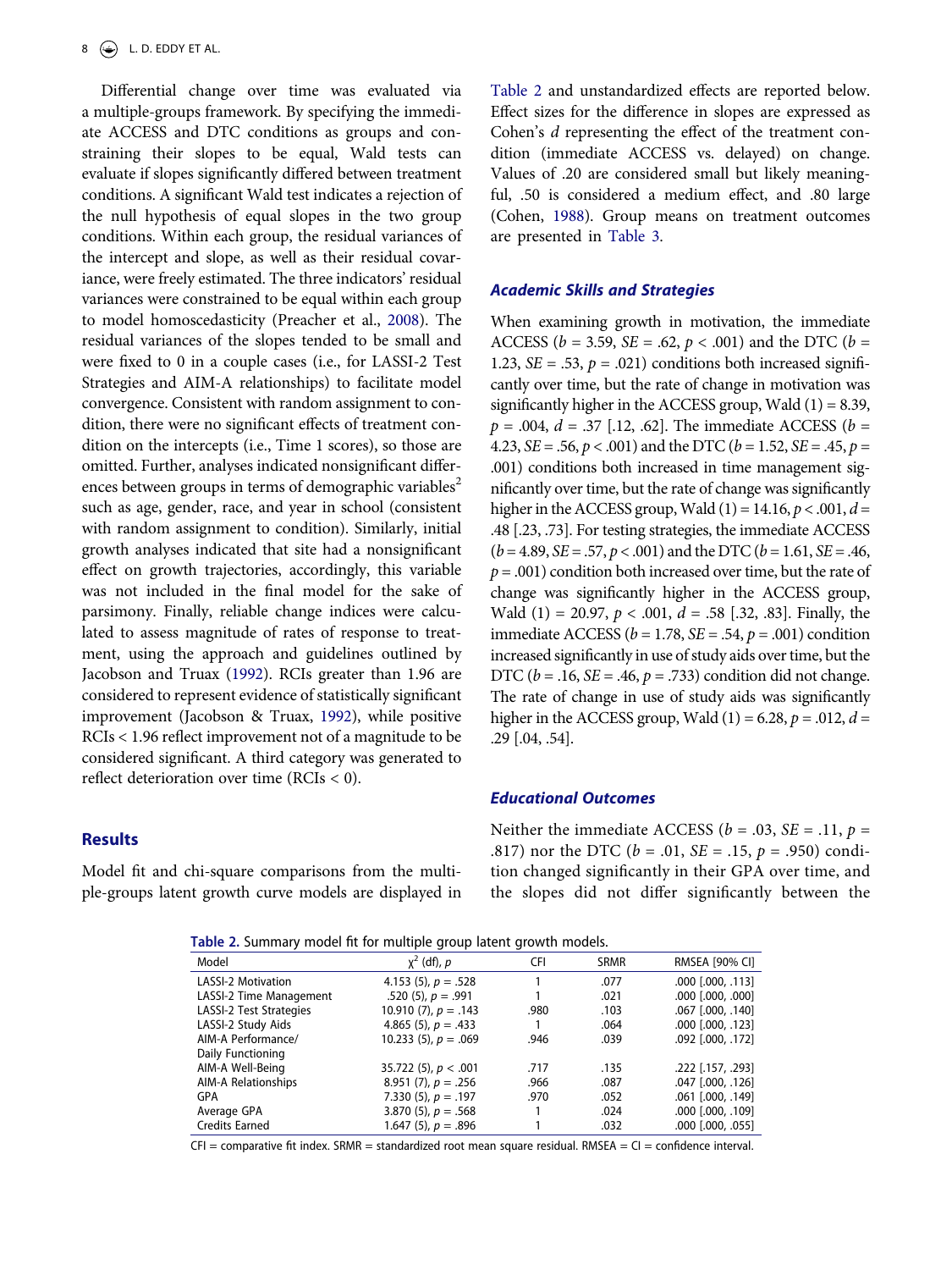<span id="page-9-0"></span>**Table 3.** Observed means of functioning at pretreatment, posttreatment, and post-maintenance by group.

|                              | <b>ACCESS</b> |                                          |       |           |                           |           | <b>DTC</b>         |       |                     |           |                           |           | Between-Group<br>Comparisons |       |
|------------------------------|---------------|------------------------------------------|-------|-----------|---------------------------|-----------|--------------------|-------|---------------------|-----------|---------------------------|-----------|------------------------------|-------|
| Outcome variable             |               | Pre<br>Post<br>$(N = 119)$<br>$(N = 95)$ |       |           | Maintenance<br>$(N = 92)$ |           | Pre<br>$(N = 131)$ |       | Post<br>$(N = 102)$ |           | Maintenance<br>$(N = 96)$ |           | Post                         | Main. |
|                              | M             | SD                                       | M     | <b>SD</b> | M                         | <b>SD</b> | M                  | SD    | M                   | <b>SD</b> | M                         | <b>SD</b> | d                            | d     |
| <b>LASSI Motivation</b>      | 23.58         | 6.02                                     | 25.74 | 6.21      | 28.03                     | 6.30      | 23.91              | 5.72  | 25.03               | 5.47      | 25.01                     | 5.97      | .12                          | .49   |
| <b>LASSI Time Management</b> | 16.64         | 4.99                                     | 19.96 | 5.41      | 21.46                     | 5.94      | 16.02              | 4.98  | 17.45               | 5.45      | 17.42                     | 5.58      | .46                          | .70   |
| <b>LASSI Test Strategies</b> | 21.61         | 5.83                                     | 25.29 | 5.56      | 26.04                     | 5.81      | 21.97              | 5.59  | 23.12               | 5.99      | 23.70                     | 5.14      | .38                          | .43   |
| LASSI Study Aids             | 21.25         | 5.21                                     | 22.74 | 6.15      | 23.38                     | 6.02      | 20.55              | 6.06  | 20.74               | 6.01      | 20.88                     | 5.40      | .33                          | .44   |
| AIM-A Daily Functioning      | 41.47         | 16.79                                    | 57.12 | 19.44     | 59.41                     | 20.46     | 42.70              | 18.73 | 41.70               | 18.03     | 48.09                     | 19.68     | .82                          | .56   |
| AIM-A Well-Being             | 49.54         | 15.32                                    | 54.65 | 14.58     | 55.23                     | 16.20     | 51.42              | 17.46 | 47.42               | 17.46     | 52.58                     | 15.61     | .45                          | .17   |
| AIM-A Relationships          | 65.82         | 19.14                                    | 71.30 | 19.43     | 70.54                     | 21.07     | 64.61              | 19.44 | 68.20               | 19.09     | 66.83                     | 19.92     | .16                          | .18   |
| GPA                          | 2.59          | 0.91                                     | 2.58  | 0.98      | 2.67                      | 1.09      | 2.56               | 0.96  | 2.72                | 0.93      | 2.61                      | 0.96      | .15                          | .06   |
| <b>Credits Earned</b>        | 12.61         | 3.37                                     | 12.32 | 4.07      | 11.46                     | 4.88      | 12.67              | 3.78  | 12.56               | 4.08      | 12.17                     | 4.37      | .06                          | .15   |

M = mean. SD = standard deviation. DTC = Delayed Treatment Condition. Pre = pre-intervention assessment. Post = immediate post-intervention assessment. Maintenance/Main = post-intervention maintenance assessment.

groups, Wald (1) = .01, *p* = .932, *d* = .01 [−.24, .26]. For number of earned credits, neither the immediate ACCESS ( $b = -.06$ , *SE* = .03,  $p = .065$ ) condition nor the DTC ( $b = -.04$ ,  $SE = .03$ ,  $p = .149$ ) condition changed and the slopes did not differ between the groups, Wald  $(1) = .20$ ,  $p = .655$ ,  $d = .05$  [-.20, .30].

# *Daily Life Performance*

When examining the AIM-A Performance/Daily Functioning, the immediate ACCESS ( $b = 18.01$ , *SE =* 2.01,  $p < .001$ ) condition significantly increased in overall functioning over time, but the DTC ( $b = 2.30$ ,  $SE =$ 1.92,  $p = .230$ ) condition did not change. The rate of change was significantly higher in the ACCESS group, Wald (1) = 36.43, *p* < .001, *d* = .72 [.46, .97].

#### *General Well Being*

For AIM-A General Well Being, the immediate ACCESS  $(b = 6.04, SE = 1.77, p = .001)$  condition significantly increased in well-being over time, but the DTC ( $b = -.95$ ,  $SE = 2.85$ ,  $p = .738$ ) condition did not. The rate of change was significantly higher in the ACCESS group, Wald  $(1)$  = 9.19, *p* = .002, *d* = .26 [.01, .51]. Although it is unclear why the multiple-groups latent growth model demonstrated poor model fit for well-being (see [Table 3](#page-9-0)), closer examination of the relative  $c^2$  contribution of each group  $(ACCESS = 6.05, DTC = 29.67)$  to the overall chi-square value  $(c^2$  (5) = 35.72,  $p < .001$ ) demonstrated that the proportion was largely from the DTC group. To explore further, a latent growth model with only the ACCESS group demonstrated good model fit ( $c^2$  (2) = 2.87,  $p = .24$ , CFI = .98, RMSEA = .06 [90% CI: .00-.20]) and similar model parameters (intercepts, slopes, model estimated means at each timepoint) to the multiple-groups latent growth model.

#### *Interpersonal Relationships*

The immediate ACCESS (*b* = 5.43, *SE* = 2.57, *p* = .035) condition significantly improved in interpersonal relationships over time, but the DTC ( $b = 2.51$ ,  $SE = 1.83$ ,  $p = .169$ ) condition did not. Nevertheless, the rate of change did not differ significantly between the groups, Wald (1) = .71, *p* = .398, *d* = .12 [−.13, .37].

#### *Reliable Change Indices*

Reliable change indices (RCI; Jacobson & Truax, [1992](#page-13-24)) were also calculated using pre to post-treatment difference scores. These analyses indicated significantly greater rates of reliable improvement in the immediate treatment condition compared to delay with respect to self-reported daily functioning (17.0% vs. 3.9%), and self-reported use of test strategies (24.2% vs. 4.3%) and time management (16.3% vs. 7.4%). More details are provided in a table in [online supplemental materials.](http://dx.doi.org/10.1080/15374416.2020.1867989.)

#### **Discussion**

This large multi-site study evaluated the impact of a cognitive behavioral intervention for college students with ADHD (ACCESS) on self-report measures of academic, interpersonal, and general daily functioning. Latent growth models examined whether change in outcomes from pre-treatment to post-maintenance (i.e., two semesters later) was differentially predicted by treatment condition (i.e., immediate vs. delayed). Immediate ACCESS participants displayed significantly greater improvements in self-reported motivation, time management, test strategies, use of study aids, as well as overall daily functioning and well-being, with effect sizes ranging from .26 to .72. In addition, reliable change indices provided further evidence for treatment efficacy. Rates of clinically meaningful change were significantly greater in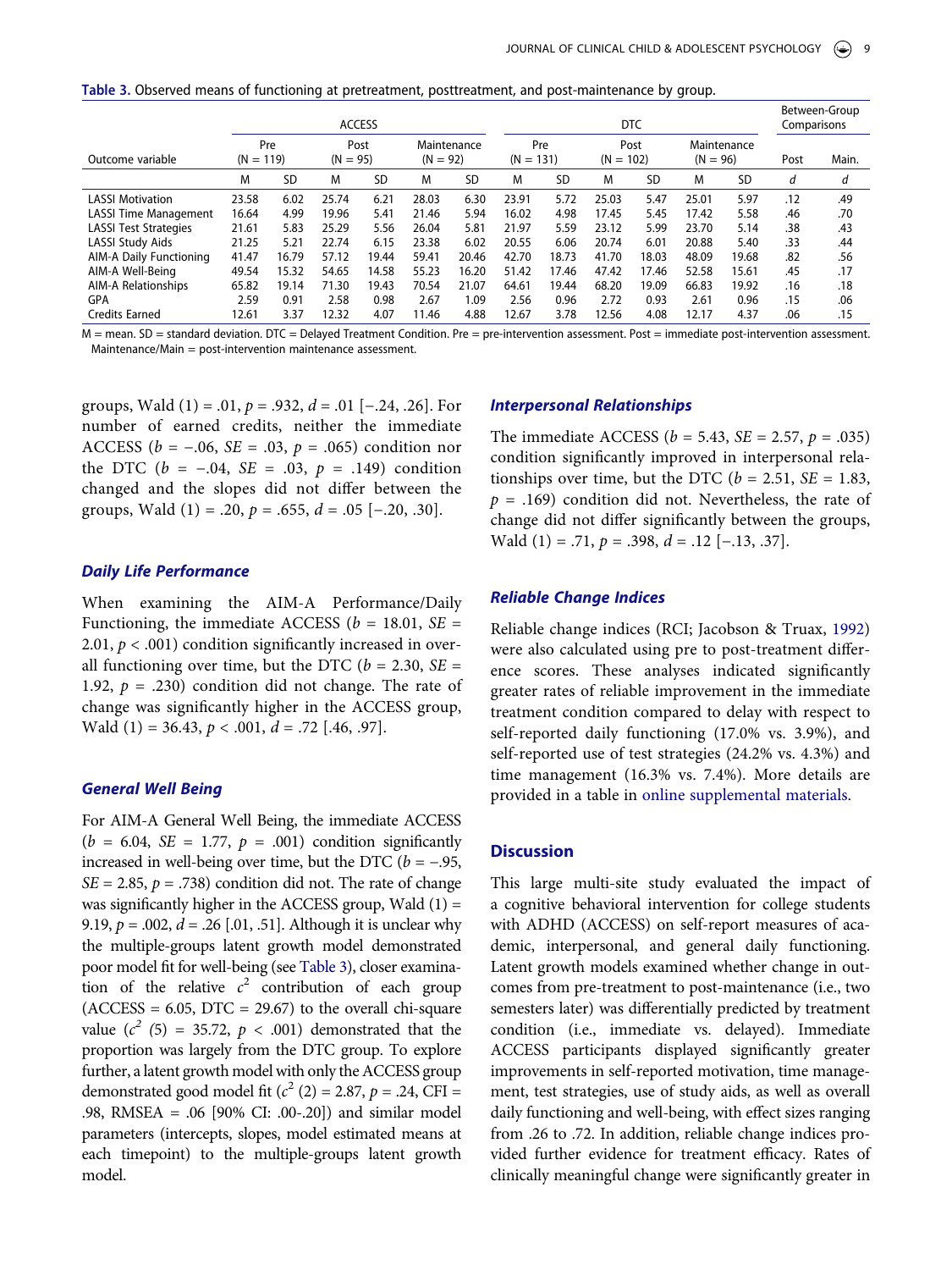the immediate treatment group with regard to overall daily functioning, test strategies and time management. Overall, results suggest ACCESS promotes meaningful improvement in academic skills and daily functioning persisting into the second academic semester ([Table 3](#page-9-0)).

This study contributes to a growing body of research demonstrating psychosocial interventions (specifically cognitive-behavioral and OTMP treatments) are effective for improving the functioning of college students with ADHD (Anastopoulos et al., [2018b;](#page-12-18) Fleming et al., [2015](#page-12-15); Gu et al., [2018](#page-12-16); LaCount et al., [2018;](#page-13-14) Van der Oord et al., [2020](#page-14-2)). Although the observed post-treatment effect sizes are comparable with other recent intervention studies among college students with ADHD (e.g., Gu et al., [2018](#page-12-16); LaCount et al., [2018;](#page-13-14) Van der Oord et al., [2020\)](#page-14-2), this is one of the first multi-site studies to examine change in functioning across two academic semesters with a large sample of college students diagnosed with ADHD. Prior work has largely tested short-term interventions (e.g., one semester or less) using pre- to post-treatment designs (e.g., LaCount et al., [2018](#page-13-14); Van der Oord et al., [2020\)](#page-14-2). Importantly, our findings demonstrate intervention gains are not only sustained but continue to significantly improve into the following school year. For example, ratings of self-reported academic skills demonstrated small to moderate between-group differences at immediate post-treatment (*d*s from .12 to .46) that continued to increase in the following semester with moderate to large between-group differences in skills at the post-maintenance assessment (*d*s from .43 to .70).

Moderate to large effects on functional outcomes provides further evidence for the efficacy of the ACCESS intervention, building on findings demonstrating ACCESS significantly predicted moderate to large change in self-reported inattention symptoms (*d* = .50) and self-reported EF deficits (*d*s = .43 – .56), relative to delayed treatment (Anastopoulos et al., [2021\)](#page-12-19). Improvements on a measure of self-reported daily functioning (AIM Performance and Daily Functioning Scale) suggested participants perceived their day-to-day management of responsibilities, challenges, and problems to be much improved (between-group differences at posttreatment and post-maintenance of  $d = .82$  and  $d = .56$ , respectively). Example of items on this scale include "ability to take care of everyday responsibilities" and "handling everyday hassles." Improving a general sense of self-management has broad implications – this domain will generalize outside of an academic setting and is relevant for any adult living independently. Further, consistent with previous investigations (Anastopoulos et al., [2018a\)](#page-12-6), the present study demonstrated those who received ACCESS improved on *all*  self-reported learning strategies and study skills. Interestingly, participants in both conditions reported

improvements in motivation, time management, and use of test strategies, (though those who received ACCESS improved to a significantly greater degree). This is consistent with two other recent RCT's of cognitive-behavioral (Van der Oord et al., [2020](#page-14-2)) and organization/time management (LaCount et al., [2018](#page-13-14)) interventions, which found both treatment and control/waitlist conditions improved on study skills including test strategies, motivation, and time management. This could be attributable to the fact that all eligible participants received an important service at baseline: a comprehensive assessment for ADHD, including a report providing documentation of an ADHD diagnosis. This documentation allowed participants in both treatment conditions to access campus services such as medication prescribed to treat ADHD as well as academic accommodations. These on-campus services are only provided to students with ADHD with up-to-date documentation of diagnosis from a comprehensive evaluation. Most universities do not accept an ADHD diagnosis provided by a primary care physician as sufficient. Obtaining a comprehensive assessment for ADHD in the community is often quite expensive (e.g., 1000 USD or more), which precludes many college students with ADHD from attaining such documentation, and therefore, accessing on-campus services (Weyandt & DuPaul, [2013\)](#page-14-4). Of note, our prior work demonstrated the immediate ACCESS condition showed a significant increase in use of university disability services throughout the intervention  $(d = 1.03)$ , while both conditions were equivalent in their use of ADHD medication (*d* = .18), which increased in both the ACCESS and delayed treatment conditions (Anastopoulos et al., [2021\)](#page-12-19).

<span id="page-10-1"></span><span id="page-10-0"></span>The lack of statistically significant improvements in self-reported interpersonal functioning was unexpected. Of note, the ACCESS condition demonstrated significant improvement in interpersonal relationships on the AIM-A ( $p = .035$ ), while the control condition did not, however, between group differences were not statistically significant. Although disheartening, these results are consistent with findings from other studies suggesting interpersonal impairment among adults with ADHD may be quite difficult to address. The vast majority of intervention studies for college students with ADHD have either not reported interpersonal outcomes or report nonsignificant change in these outcomes (e.g., Prevatt & Yelland, [2015\)](#page-13-11). Improvements in interpersonal relationships may be difficult to attain even with a targeted approach to improving interpersonal relationships, as demonstrated by an innovative cognitivebehavioral group treatment for couples with elevated symptoms of ADHD (Wymbs & Molina, [2015\)](#page-14-5). Results from this open trial indicated some improvement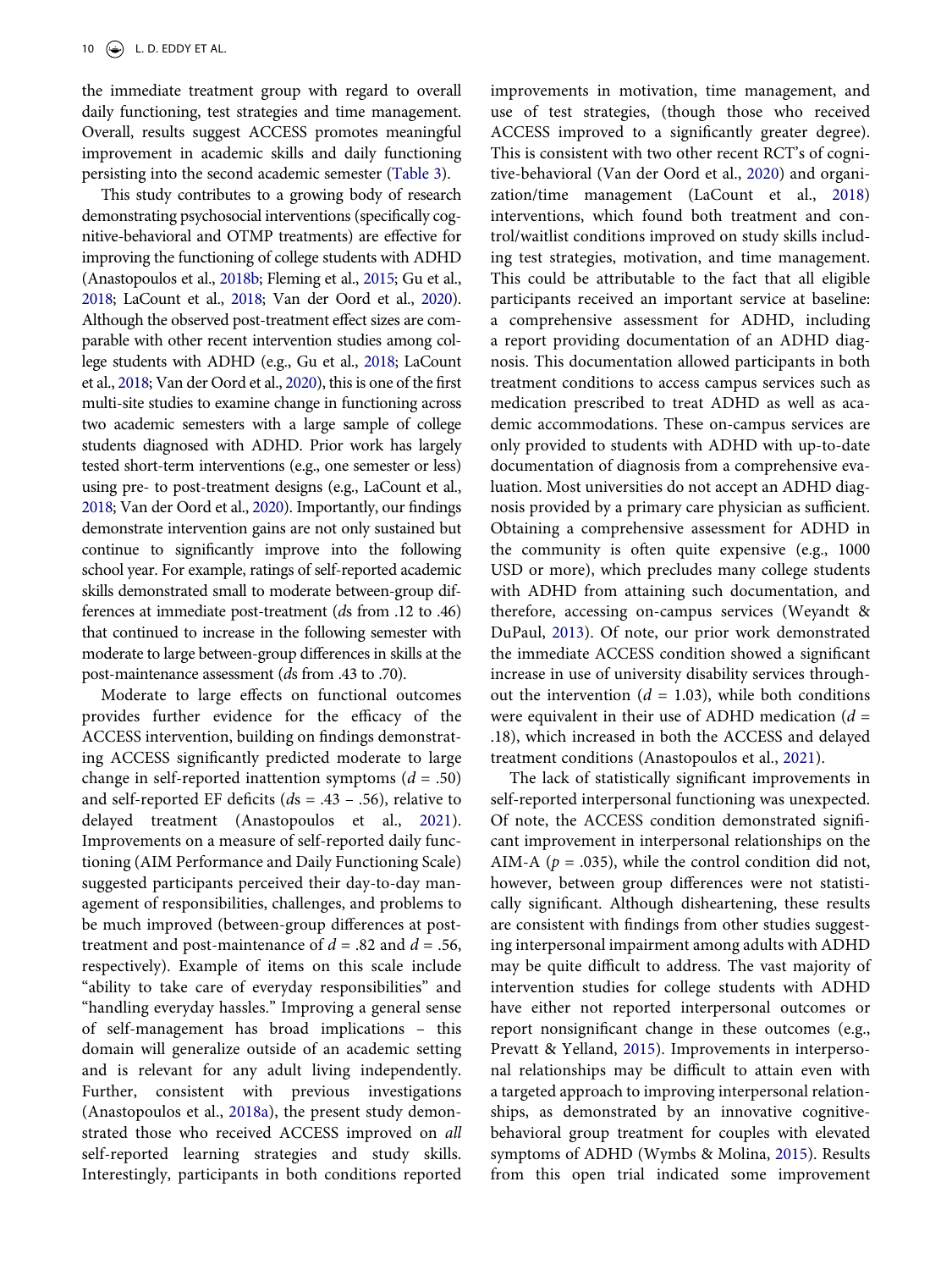<span id="page-11-1"></span>(small-to-medium effects on self-reported relationship negativity and partner-reported problematic behaviors at post-treatment); however, nonsignificant change was reported for several measures of interpersonal functioning (Wymbs & Molina, [2015\)](#page-14-5). Of note, interpersonal outcomes have historically been difficult to change in the context of ADHD, even in samples of youth and adolescents (see Mikami, [2015](#page-13-25) for a review). Furthermore, in the present study participants in both conditions rated their interpersonal functioning at baseline fairly high  $(M's = 64.61 - 65.82)$  in comparison to other clinical samples of individuals with ADHD who reported mild/moderate or marked impairment in this domain (Landgraf, [2007;](#page-13-22) *M* = 61.47 and *M* = 55.21, respectively). Overall, these findings suggest the continued importance of targeting interpersonal relationships more directly in future intervention efforts.

<span id="page-11-0"></span>Consistent with other intervention trials focused on college students with ADHD (e.g., LaCount et al., [2018;](#page-13-14) Van der Oord et al., [2020](#page-14-2)) as well as interventions focused on adolescents with ADHD (e.g., Langberg et al., [2018;](#page-13-26) Sibley et al., [2016](#page-13-27)), treatment groups did not differ significantly on GPA or course credit completion. Participants in both conditions demonstrated stable GPAs, with ACCESS participants on average increasing slightly from pre to post-treatment (+.16) and from post-treatment to post-maintenance (+.08). Participants in the delayed condition made even smaller increases from pre to post-treatment (+.06) and posttreatment to post- maintenance (+.04). In the present study, students in both groups earned GPAs equivalent of "C grades" on average  $(M = 2.58$  to 2.62) at pretreatment, post-treatment, and post-maintenance. This is consistent with other cognitive-behavioral trials reporting nonsignificant GPA change and relatively stable GPAs in the C average range (*M'*s from 2.57 to 2.84; Gu et al., [2018;](#page-12-16) LaCount et al., [2018\)](#page-13-14). Given that separation between the two conditions on self-reported academic skill use occurred primarily during the second semester, it is possible group differences in GPA would not occur until subsequent semesters with ongoing consistent implementation of skills.

Though promising, findings must be considered in the context of several limitations. First, significant findings were on self-report measures of impairment. This is one of the main challenges with college student studies, as parents and teachers do not have sufficient opportunity to observe behavior. Participants in this study were aware of their assigned intervention condition and the goal of the study. Therefore, it is possible that the self-report findings reflect an expectancy bias. Second, it is important to acknowledge most group leaders and mentors were graduate student clinicians who were aware sessions would be reviewed for fidelity. This may have positively affected the impact of the interventions. ACCESS was designed to be feasible for university student support and counseling centers to implement; thus, it will be important for future work to assess implementation efforts on other campuses. In addition to these limitations, it should be noted that this sample demonstrated intellectual abilities falling in the average to high-average range  $(M = 110, SD =$ 11.57). This is unsurprising, given that participants demonstrated academic achievement levels sufficient to gain entry to a four-year university. However, this does raise the possibility the current findings may not generalize to students with markedly lower intellectual abilities, particularly given the emphasis on learning new knowledge, skills, and strategies. Finally, this study was conducted at two universities classified as four-year public schools; thus, findings may not generalize to other types of postsecondary settings (e.g., small private colleges).

Overall, the ACCESS program appears to have a moderate positive impact on learning and study strategies and daily functioning of college students with ADHD and a large positive impact on symptoms of ADHD and executive function (Anastopoulos et al., [2021](#page-12-19)). Importantly, this study demonstrates the importance of extending treatment through a maintenance phase, particularly for college students with ADHD. Participants demonstrated consistent growth through the end of the second semester for many domains of functioning, suggesting this extension was important. Future efforts might consider targeting betweensession adherence further to increase students' use of skills in their daily life contexts to an even greater degree.

#### **Disclosure statement**

Drs. Anastopoulos, Langberg, and Eddy are authors on a forthcoming publication entitled, *CBT for College Students with ADHD - A Clinical Guide to ACCESS*. Dr. Anastopoulos is also a coauthor of the *ADHD Rating Scale – 5*, a modified version of which was used in this study.

# **Funding**

The research reported here was supported by the Institute of Education Sciences, U.S. Department of Education, through Grant R305A150207 awarded to the University of North Carolina at Greensboro. The opinions expressed are those of the authors and do not represent views of the institute or the U.S. Department of Education.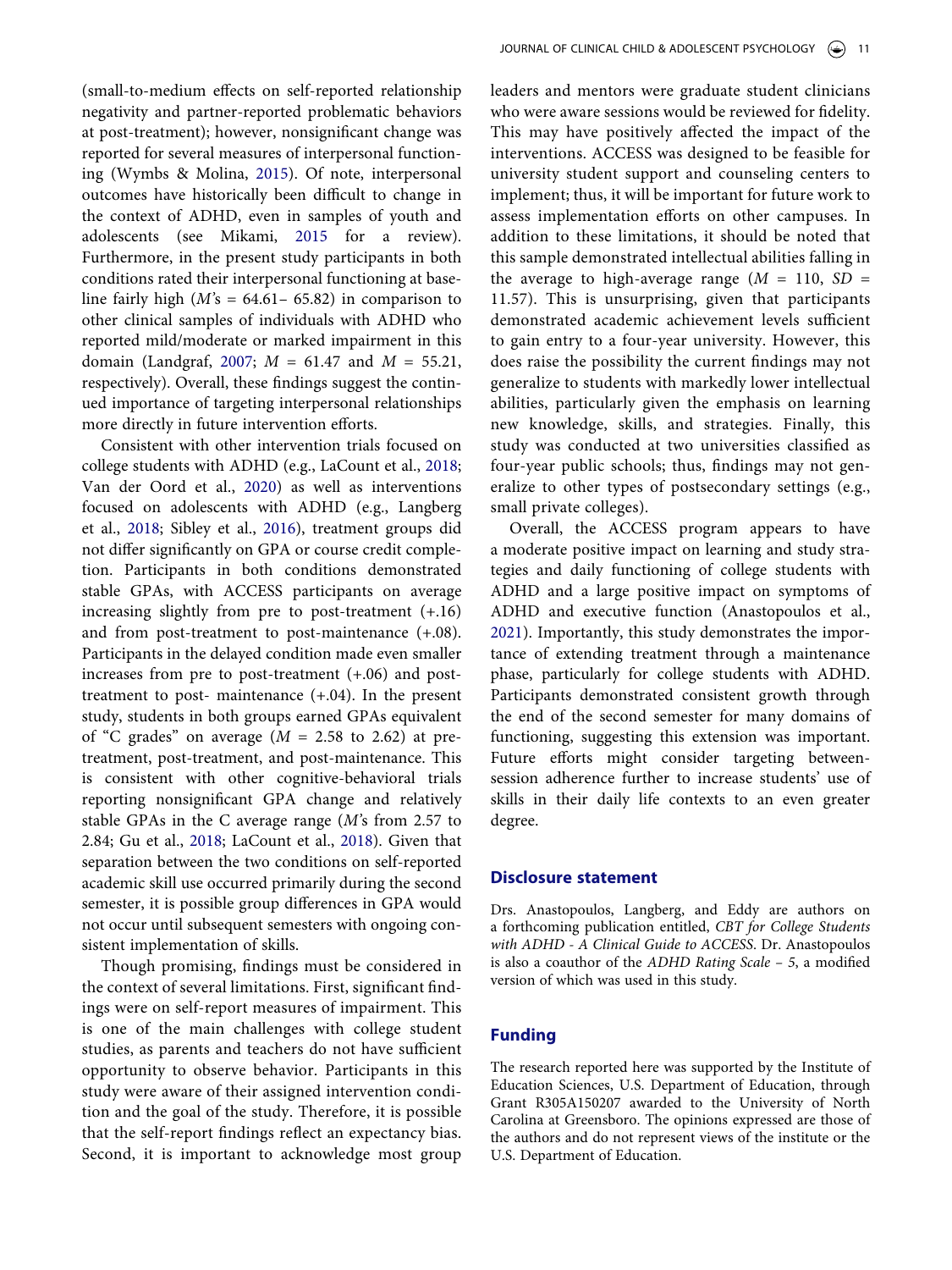# **ORCID**

Laura D. Eddy http://orcid.org/0000-0001-5059-8344 Arthur D. Anastopoulos D http://orcid.org/0000-0001-6096-0650

Melissa R. Dvorsky Dhttp://orcid.org/0000-0002-3790-1334 Paul J. Silvia (D http://orcid.org/0000-0003-4597-328X Jeffrey D. Labban (D http://orcid.org/0000-0002-3138-6925

Joshua M. Langberg **b** http://orcid.org/0000-0003-0169-2793

#### **References**

- <span id="page-12-11"></span>Advokat, C., Lane, S. M., & Luo, C. [\(2011](#page-2-0)). College students with and without ADHD: Comparison of self-report of medication usage, study habits, and academic achievement. *Journal of Attention Disorders*, *15*(8), 656–666. [https://doi.](https://doi.org/10.1177/1087054710371168)  [org/10.1177/1087054710371168](https://doi.org/10.1177/1087054710371168)
- <span id="page-12-0"></span>American Psychiatric Association. [\(2013\)](#page-1-3). *Diagnostic and statistical manual of mental disorders* (5th ed.). Author.
- <span id="page-12-6"></span>Anastopoulos, A. D., DuPaul, G. J., Weyandt, L. L., Morrissey-Kane, E., Sommer, J. L., Rhoads, L. H., Murphy, K. R., Gormley, M. J., & Gudmundsdottir, B. G. ([2018a](#page-2-1)). Rates and patterns of comorbidity among first-year college students with ADHD. *Journal of Clinical Child & Adolescent Psychology*, *47*(2), 236–247. [https://doi.org/10.1080/](https://doi.org/10.1080/15374416.2015.1105137) [15374416.2015.1105137](https://doi.org/10.1080/15374416.2015.1105137)
- <span id="page-12-17"></span>Anastopoulos, A. D., & King, K. A. ([2015](#page-3-0)). A cognitive-behavior therapy and mentoring program for college students with ADHD. *Cognitive and Behavioral Practice*, *22*(2), 141–151. <https://doi.org/10.1016/j.cbpra.2014.01.002>
- <span id="page-12-18"></span>Anastopoulos, A. D., King, K. A., Besecker, L. H., O'Rourke, S. R., Bray, A. C., & Supple, A. J. [\(2018b\)](#page-3-0). Cognitive-behavioral therapy for college students with ADHD: Temporal stability of improvements in functioning following active treatment. *Journal of Attention Disorders*, *24*  (6), 863–874. <https://doi.org/10.1177/1087054717749932>
- <span id="page-12-19"></span>Anastopoulos, A. D., Langberg, J. M., Eddy, L. D., Silvia, P. J., & Labban, J. D. [\(2021\)](#page-3-1). A randomized controlled trial examining CBT for college students with ADHD. *Journal of Consulting and Clinical Psychology*. Advance online publication. <https://doi.org/10.1037/ccp0000553>
- <span id="page-12-9"></span>Barkley, R. A. [\(2015\)](#page-2-2). *Attention-deficit hyperactivity disorder: A handbook for diagnosis and treatment* (4th ed.). Guilford Press.
- <span id="page-12-1"></span>Biederman, J., Petty, C. R., Evans, M., Small, J., & Faraone, S. V. ([2010](#page-1-4)). How persistent is ADHD? A controlled 10-year follow-up study of boys with ADHD. *Psychiatry Research*, *177*(3), 299–304. [https://doi.org/10.](https://doi.org/10.1016/j.psychres.2009.12.010) [1016/j.psychres.2009.12.010](https://doi.org/10.1016/j.psychres.2009.12.010)
- <span id="page-12-7"></span>Bruner, M. R., Kuryluk, A. D., & Whitton, S. W. [\(2015\)](#page-2-3). Attention-deficit/hyperactivity disorder symptom levels and romantic relationship quality in college students. *Journal of American College Health*, *63*(2), 98–108. [https://](https://doi.org/10.1080/07448481.2014.975717) [doi.org/10.1080/07448481.2014.975717](https://doi.org/10.1080/07448481.2014.975717)
- <span id="page-12-23"></span>Cano, F. ([2006](#page-6-0)). An in-depth analysis of the learning and study strategies inventory (LASSI). *Educational and Psychological Measurement*, *66*(6), 1023–1038. [https://doi.org/10.1177/](https://doi.org/10.1177/0013164406288167) [0013164406288167](https://doi.org/10.1177/0013164406288167)
- <span id="page-12-24"></span>Cohen, J. ([1988\)](#page-8-1). *Statistical power analysis for the behavioral sciences* (2nd ed.). Lawrence Erlbaum Associates Inc.
- <span id="page-12-20"></span>Conners, C. K., Erhardt, D., & Sparrow, E. ([2006\)](#page-6-1). *Conners' Adult ADHD Rating Scales*. Multi-Health Systems.
- <span id="page-12-4"></span>DuPaul, G. J., Franklin, M. K., Pollack, B. L., Stack, K. S., Jaffe, A. R., Gormley, M. J., Anastopoulos, A. D., & Weyandt, L. L. [\(2018](#page-2-4)). Predictors and trajectories of educational functioning in college students with and without ADHD. *Journal of Postsecondary Education and Disability*, *31*(2), 161–178.
- <span id="page-12-21"></span>DuPaul, G. J., Power, T. J., Anastopoulos, A. D., & Reid, R. [\(2016\)](#page-6-2). *ADHD rating scale - 5 for children and adolescents: Checklists, norms, and clinical interpretation*. Guilford Press.
- <span id="page-12-10"></span>DuPaul, G. J., Weyandt, L. L., Rossi, J. S., Vilardo, B. A., O'Dell, S., Carson, K. M., Verdi, G., & Swentosky, A. [\(2012\)](#page-2-5). Doubleblind, placebo-controlled, crossover study of the efficacy and safety of lisdexamfetamine dimesylate in college students with ADHD. *Journal of Attention Disorders*, *16*(3), 202–220. [https://](https://doi.org/10.1177/1087054711427299)  [doi.org/10.1177/1087054711427299](https://doi.org/10.1177/1087054711427299)
- <span id="page-12-2"></span>Dvorsky, M. R., & Langberg, J. M. [\(2019](#page-1-5)). Predicting impairment in college students with ADHD: The role of executive functions. *Journal of Attention Disorders*, *23*(13), 1624–1636. <https://doi.org/10.1177/1087054714548037>
- <span id="page-12-14"></span>Eddy, L. D., Broman-Fulks, J. J., & Michael, K. D. ([2015](#page-2-6)). Brief cognitive behavioral therapy for college students with ADHD: A case series report. *Cognitive and Behavioral Practice*, *22*(2), 127–140.<https://doi.org/10.1016/j.cbpra.2014.05.005>
- <span id="page-12-8"></span>Egan, T. E., Dawson, A. E., & Wymbs, B. T. ([2017\)](#page-2-7). Substance use in undergraduate students with histories of attention-deficit/hyperactivity disorder (ADHD): The role of impulsivity. *Substance Use & Misuse*, *52*(10), 1375–1386. <https://doi.org/10.1080/10826084.2017.1281309>
- <span id="page-12-13"></span>Field, S., Parker, D. R., Sawilowsky, S., & Rolands, L. [\(2013\)](#page-2-8). Assessing the impact of ADHD Coaching services on university students' learning skills, self-regulation, and well-being. *Journal of Postsecondary Education and Disability*, *26*(1), 67–81.
- <span id="page-12-22"></span>First, M. B., Williams, J. B. W., Karg, R. S., & Spitzer, R. L. [\(2015\)](#page-6-3). *Structured clinical interview for DSM-5—Research version (SCID-5 for DSM-5, research version; SCID-5-RV)*. American Psychiatric Association.
- <span id="page-12-15"></span>Fleming, A. P., McMahon, R. J., Moran, L. R., Peterson, A. P., & Dreessen, A. ([2015\)](#page-2-9). Pilot randomized controlled trial of dialectical behavior therapy group skills training for ADHD among college students. *Journal of Attention Disorders*, *19*  (3), 260–271. <https://doi.org/10.1177/1087054714535951>
- <span id="page-12-3"></span>Gormley, M. J., DuPaul, G. J., Weyandt, L. L., & Anastopoulos, A. D. [\(2016\)](#page-2-10). First-year GPA and academic service use among college students with and without ADHD. *Journal of Attention Disorders*, *23*(14), 1–14. <https://doi.org/10.1177/1087054715623046>
- <span id="page-12-5"></span>Graziano, P. A., Reid, A., Slavec, J., Paneto, A., McNamara, J. P., & Geffken, G. R. [\(2015\)](#page-2-11). ADHD symptomatology and risky health, driving, and financial behaviors in college: The mediating role of sensation seeking and effortful control. *Journal of Attention Disorders*, *19*(3), 179–190. <https://doi.org/10.1177/1087054714527792>
- <span id="page-12-16"></span>Gu, Y., Xu, G., & Zhu, Y. ([2018\)](#page-2-12). A randomized controlled trial of mindfulness-based cognitive therapy for college students with ADHD. *Journal of Attention Disorders*, *22*  (4), 388–399. <https://doi.org/10.1177/1087054716686183>
- <span id="page-12-12"></span>He, J. A., & Antshel, K. M. ([2017](#page-2-13)). Cognitive behavioral therapy for attention-deficit/hyperactivity disorder in college students: A review of the literature. *Cognitive and Behavioral Practice*, *24*(2), 152–173. [https://doi.org/10.](https://doi.org/10.1016/j.cbpra.2016.03.010) [1016/j.cbpra.2016.03.010](https://doi.org/10.1016/j.cbpra.2016.03.010)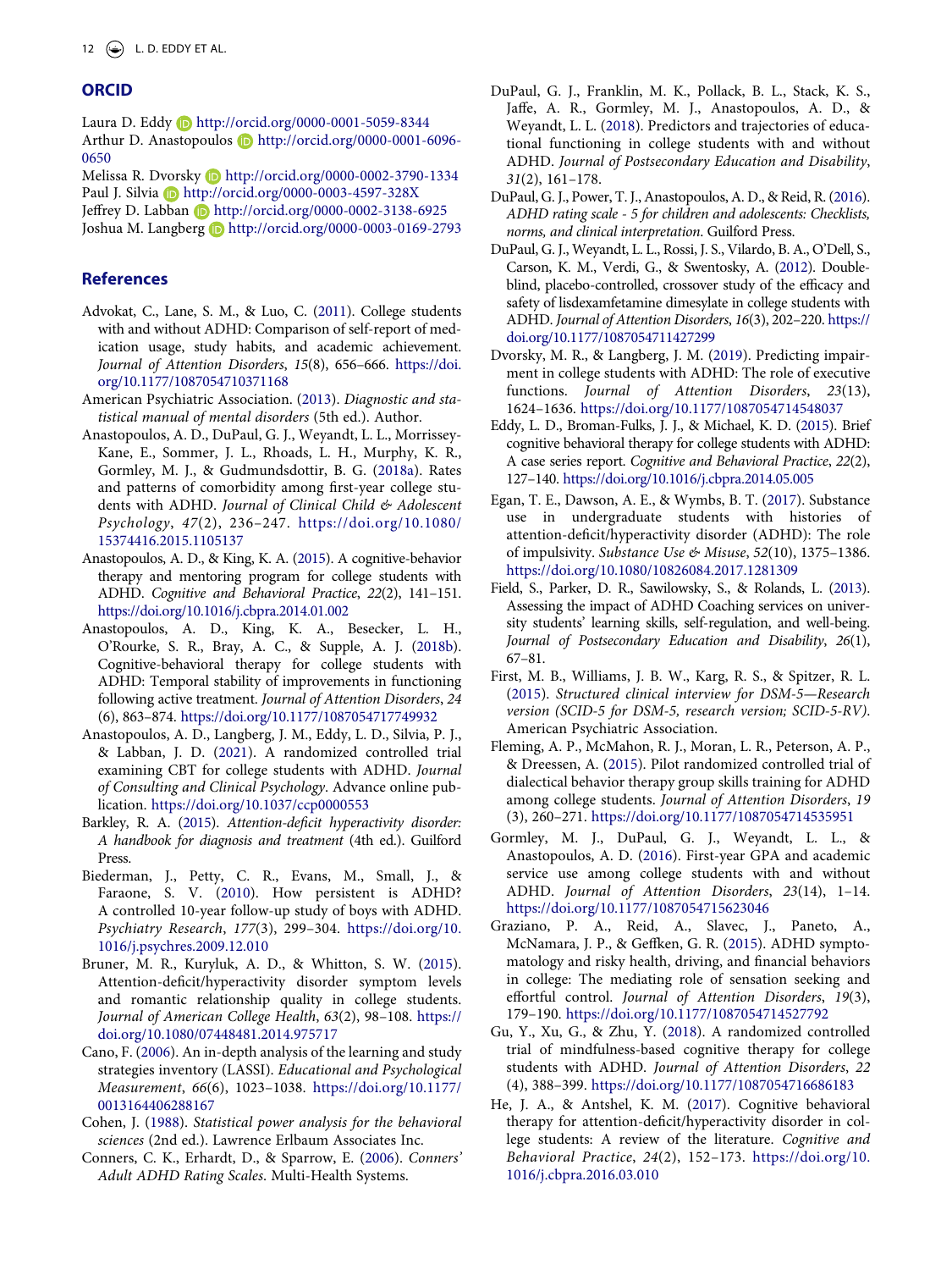- <span id="page-13-21"></span>HealthAct CHQ Inc. [\(2007](#page-6-4)). *The ADHD impact module – adult (AIM-A)*.
- <span id="page-13-4"></span>Huggins, S. P., Rooney, M. E., & Chronis-Tuscano, A. [\(2015\)](#page-2-14). Risky sexual behavior among college students with ADHD: Is the mother–child relationship protective? *Journal of Attention Disorders*, *19*(3), 240–250. [https://doi.org/10.](https://doi.org/10.1177/1087054712459560) [1177/1087054712459560](https://doi.org/10.1177/1087054712459560)
- <span id="page-13-24"></span>Jacobson, N. S., & Truax, P. ([1992](#page-8-2)). Clinical significance: A statistical approach to defining meaningful change in psychotherapy research. In A. E. Kazdin (Ed.), *Methodological issues & strategies in clinical research* (pp. 631–648). APA.
- <span id="page-13-15"></span>Knouse, L. E., Teller, J., & Brooks, M. A. [\(2017\)](#page-2-15). Meta-analysis of cognitive–behavioral treatments for adult ADHD. *Journal of Consulting and Clinical Psychology*, *85*(7), 737–750. <https://doi.org/10.1037/ccp0000216>
- <span id="page-13-0"></span>Kwak, Y. S., Jung, Y. E., & Kim, M. D. ([2015](#page-1-6)). Prevalence and correlates of attention-deficit hyperactivity disorder symptoms in Korean college students. *Neuropsychiatric Disease and Treatment*, *11*, 797–802. <https://doi.org/10.2147/NDT.S80785>
- <span id="page-13-13"></span>LaCount, P. A., Hartung, C. M., Shelton, C. R., Clapp, J. D., & Clapp, T. K. ([2015\)](#page-2-16). Preliminary evaluation of a combined group and individual treatment for college students with attention-deficit/hyperactivity disorder. *Cognitive and Behavioral Practice*, *22*(2), 152–160. [https://doi.org/10.](https://doi.org/10.1016/j.cbpra.2014.07.004) [1016/j.cbpra.2014.07.004](https://doi.org/10.1016/j.cbpra.2014.07.004)
- <span id="page-13-14"></span>LaCount, P. A., Hartung, C. M., Shelton, C. R., & Stevens, A. E. ([2018\)](#page-2-16). Efficacy of an organizational skills intervention for college students with ADHD symptomatology and academic difficulties. *Journal of Attention Disorders*, *22*(4), 356–367. [https://doi.org/10.1177/](https://doi.org/10.1177/1087054715594423)  [1087054715594423](https://doi.org/10.1177/1087054715594423)
- <span id="page-13-22"></span>Landgraf, J. M. ([2007\)](#page-6-5). Monitoring quality of life in adults with ADHD: Reliability and validity of a new measure. *Journal of Attention Disorders*, *11*(3), 351–362. [https://doi.org/10.](https://doi.org/10.1177/1087054707299400) [1177/1087054707299400](https://doi.org/10.1177/1087054707299400)
- <span id="page-13-7"></span>Langberg, J. M., Dvorsky, M. R., Kipperman, K. L., Molitor, S. J., & Eddy, L. D. ([2015](#page-2-17)). Alcohol use longitudinally predicts adjustment and impairment in college students with ADHD: The role of executive functions. *Psychology of Addictive Behaviors*, *29*(2), 444–454. <https://doi.org/10.1037/adb0000039>
- <span id="page-13-26"></span>Langberg, J. M., Dvorsky, M. R., Molitor, S. J., Bourchtein, E., Eddy, L. D, Smith, Z. R., Oddo, L. E., & Eadeh, H. M. ([2018\)](#page-11-0). Overcoming the research-to-practice gap: A randomized trial with two brief homework and organization interventions for students with ADHD as implemented by school mental health providers. *Journal of Consulting and Clinical Psychology*, *86*(1), 39–55.<https://doi.org/10.1037/ccp0000265>
- <span id="page-13-1"></span>Lewandowski, L. J., Lovett, B. J., Codding, R. S., & Gordon, M. [\(2008\)](#page-2-18). Symptoms of ADHD and academic concerns in college students with and without ADHD diagnoses. *Journal of Attention Disorders*, *12*(2), 156–161. [https://doi.](https://doi.org/10.1177/1087054707310882) [org/10.1177/1087054707310882](https://doi.org/10.1177/1087054707310882)
- <span id="page-13-20"></span>Marrs, H., Sigler, E., & Hayes, K. [\(2009\)](#page-6-6). Study strategy predictors of performance in introductory psychology. *Journal of Instructional Psychology*, *36*(2), 125–134.
- <span id="page-13-6"></span>McKee, T. E. ([2017\)](#page-2-19). Peer relationships in undergraduates with ADHD symptomatology: Selection and quality of friendships. *Journal of Attention Disorders*, *21*(12), 1020–1029. <https://doi.org/10.1177/1087054714554934>
- <span id="page-13-25"></span>Mikami, A. Y. [\(2015\)](#page-11-1). Social skills training for youth with ADHD. In R. A. Barkley (Ed.), *Attention-deficit*

*hyperactivity disorder: A handbook for diagnosis and treatment* (pp. 569–595). The Guilford Press.

- <span id="page-13-10"></span>Miller, L. A., Lewandowski, L. J., & Antshel, K. M. [\(2015\)](#page-2-20). Effects of extended time for college students with and without ADHD. *Journal of Attention Disorders*, *19*(8), 678–686. <https://doi.org/10.1177/1087054713483308>
- <span id="page-13-3"></span>Pinho, T. D., Manz, P. H., DuPaul, G. J., Anastopoulos, A. D., & Weyandt, L. L. ([2019](#page-2-21)). Predictors and moderators of quality of life among college students with ADHD. *Journal of Attention Disorders*, *23*(14), 1736–1745. [https://doi.org/](https://doi.org/10.1177/1087054717734645)  [10.1177/1087054717734645](https://doi.org/10.1177/1087054717734645)
- <span id="page-13-23"></span>Preacher, K. J., Wichman, A. L., MacCallum, R. C., & Briggs, N. E. [\(2008\)](#page-8-3). *Latent growth curve modeling*. Sage.
- <span id="page-13-11"></span>Prevatt, F., & Yelland, S. [\(2015\)](#page-2-8). An empirical evaluation of ADHD coaching in college students. *Journal of Attention Disorders*, *19*(8), 666–677. [https://doi.org/10.1177/](https://doi.org/10.1177/1087054713480036)  [1087054713480036](https://doi.org/10.1177/1087054713480036)
- <span id="page-13-9"></span>Prince, J. B., Wilens, T. E., Spencer, T. J., & Biederman, J. [\(2015\)](#page-2-22). Pharmacotherapy of ADHD in adults. In R. A. Barkley (Ed.), *Attention-deficit hyperactivity disorder: A handbook for diagnosis and treatment* (3rd ed., pp. 704–736). Guilford Press.
- <span id="page-13-19"></span>Ramsay, J. R. [\(2015](#page-6-7)). Psychological assessment of adults with ADHD. In R. A. Barkley (Ed.), *Attention-deficit hyperactivity disorder: A handbook for diagnosis and treatment* (pp. 475–500). Guilford Press.
- <span id="page-13-2"></span>Reaser, A., Prevatt, F., Petscher, Y., & Proctor, B. ([2007\)](#page-2-23). The learning and study strategies of college students with ADHD. *Psychology in the Schools*, *44*(6), 627–638. [https://](https://doi.org/10.1002/pits.20252) [doi.org/10.1002/pits.20252](https://doi.org/10.1002/pits.20252)
- <span id="page-13-5"></span>Rooney, M., Chronis-Tuscano, A., & Yoon, Y. [\(2012\)](#page-2-24). Substance use in college students with ADHD. *Journal of Attention Disorders*, *16*(3), 221–234. [https://doi.org/10.](https://doi.org/10.1177/1087054710392536) [1177/1087054710392536](https://doi.org/10.1177/1087054710392536)
- <span id="page-13-16"></span>Safren, S. A., Otto, M. W., Sprich, S., Winett, C. L., Wilens, T. E., & Biederman, J. [\(2005\)](#page-2-15). Cognitive-behavioral therapy for ADHD in medication-treated adults with continued symptoms. *Behaviour Research and Therapy*, *43*(7), 831–842. [https://doi.](https://doi.org/10.1016/j.brat.2004.07.001)  [org/10.1016/j.brat.2004.07.001](https://doi.org/10.1016/j.brat.2004.07.001)
- <span id="page-13-17"></span>Safren, S. A., Sprich, S., Mimiaga, M. J., Surman, C., Knouse, L., Groves, M., & Otto, M. W. ([2010\)](#page-2-15). Cognitive behavioral therapy vs relaxation with educational support for medication-treated adults with ADHD and persistent symptoms: A randomized controlled trial. *JAMA: Journal of the American Medical Association*, *304*(8), 875–880. [https://](https://doi.org/10.1001/jama.2010.1192) [doi.org/10.1001/jama.2010.1192](https://doi.org/10.1001/jama.2010.1192)
- <span id="page-13-12"></span>Scheithauer, M. C., & Kelley, M. L. [\(2017\)](#page-2-25). Self-monitoring by college students with ADHD: The impact on academic performance. *Journal of Attention Disorders*, *21*(12), 1030–1039. <https://doi.org/10.1177/1087054714553050>
- <span id="page-13-27"></span>Sibley, M. H., Graziano, P. A., Kuriyan, A. B., Coxe, S., Pelham, W. E., Rodriguez, L., Sanchez, F., Derefinko, K., Helseth, S., & Ward, A. ([2016\)](#page-11-0). Parent–teen behavior therapy + motivational interviewing for adolescents with ADHD. *Journal of Consulting and Clinical Psychology*, *84*  (8), 699–712. <https://doi.org/10.1037/ccp0000106>
- <span id="page-13-18"></span>Solanto, M. V. [\(2011](#page-5-1)). *Cognitive-behavioral therapy for adult ADHD: Targeting executive dysfunction*. Guilford Press.
- <span id="page-13-8"></span>Surman, C. B., Biederman, J., Spencer, T., Miller, C. A., McDermott, K. M., & Faraone, S. V. [\(2013\)](#page-2-17). Understanding deficient emotional self-regulation in adults with attention deficit hyperactivity disorder: A controlled